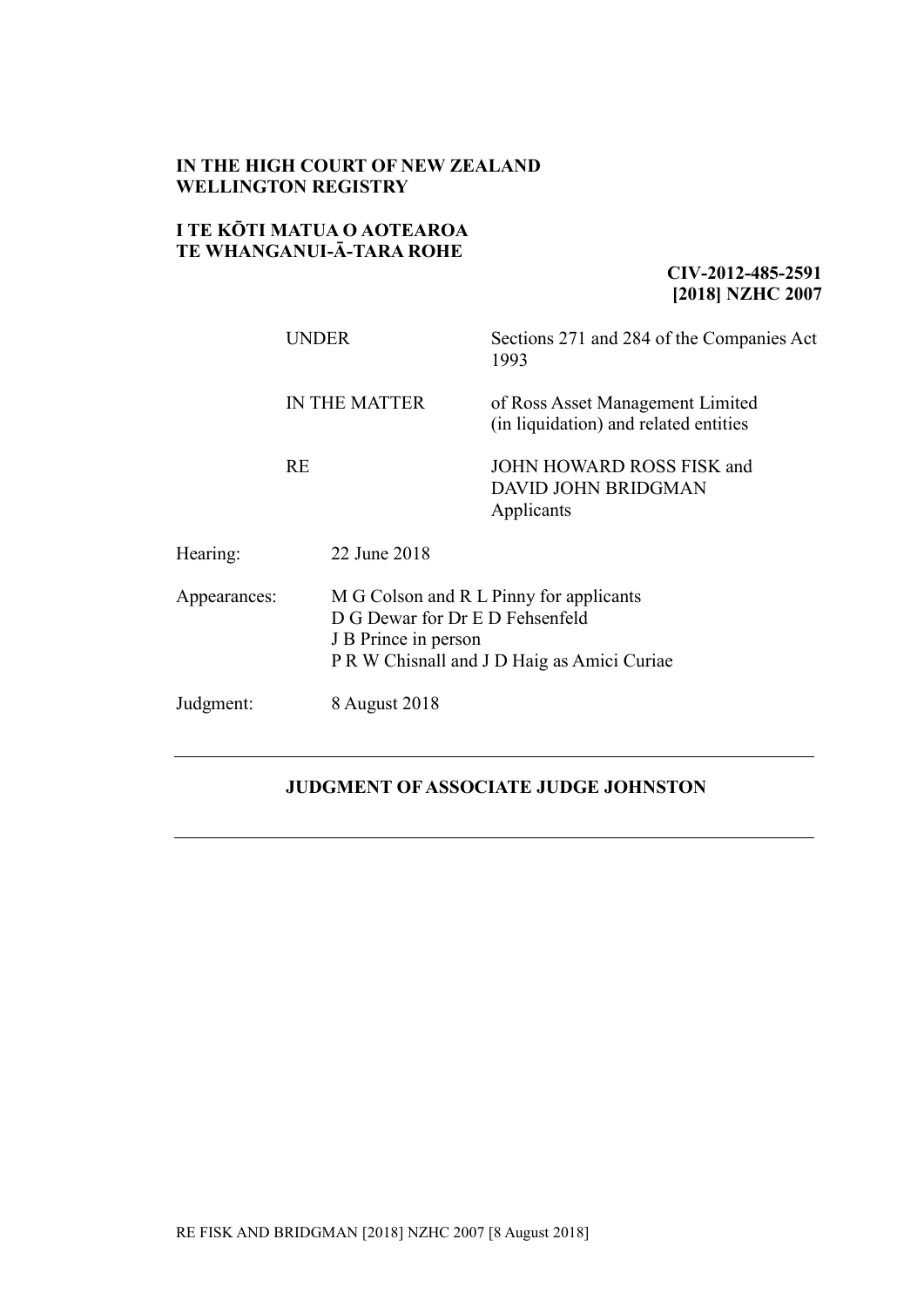## **Table of Contents**

|                                                                                         | Para No. |
|-----------------------------------------------------------------------------------------|----------|
| <b>Issue for determination</b>                                                          | [1]      |
| Ponzi schemes                                                                           | $[7]$    |
| Some essential background                                                               | $[11]$   |
| Order 1 - should RAM and Dagger be treated as one entity?                               | $[27]$   |
| Order 2 — one pool or two?                                                              | $[39]$   |
| General unsecured creditors and investors                                               | [41]     |
| Company assets and trust assets                                                         | [43]     |
| Order 3 — what are the appropriate starting premises for distribution?                  | [45]     |
| Tracing                                                                                 | $[47]$   |
| The rule in Clayton's Case                                                              | $[49]$   |
| Net winners                                                                             | $[57]$   |
| Transfers between portfolios                                                            | $[59]$   |
| Constant dollar approach                                                                | $[67]$   |
| Potential claims by investors for damages                                               | $[77]$   |
| Order 4 — what is the optimum algorithm for calculating claimants' entitlements?        | $[87]$   |
| Distribution model options                                                              | [89]     |
| Company assets                                                                          | $[95]$   |
| Trust assets                                                                            | $[111]$  |
| Order 5 — how should the liquidators' costs be dealt with?                              | $[149]$  |
| Order 6 — how should the liquidators engage with claimants in the distribution process? | [151]    |
| Order 7 - how should unclaimed amounts be dealt with?                                   | [153]    |
| Order 8 — what of the future?                                                           | $[155]$  |
| <b>Conclusion and orders</b>                                                            | $[157]$  |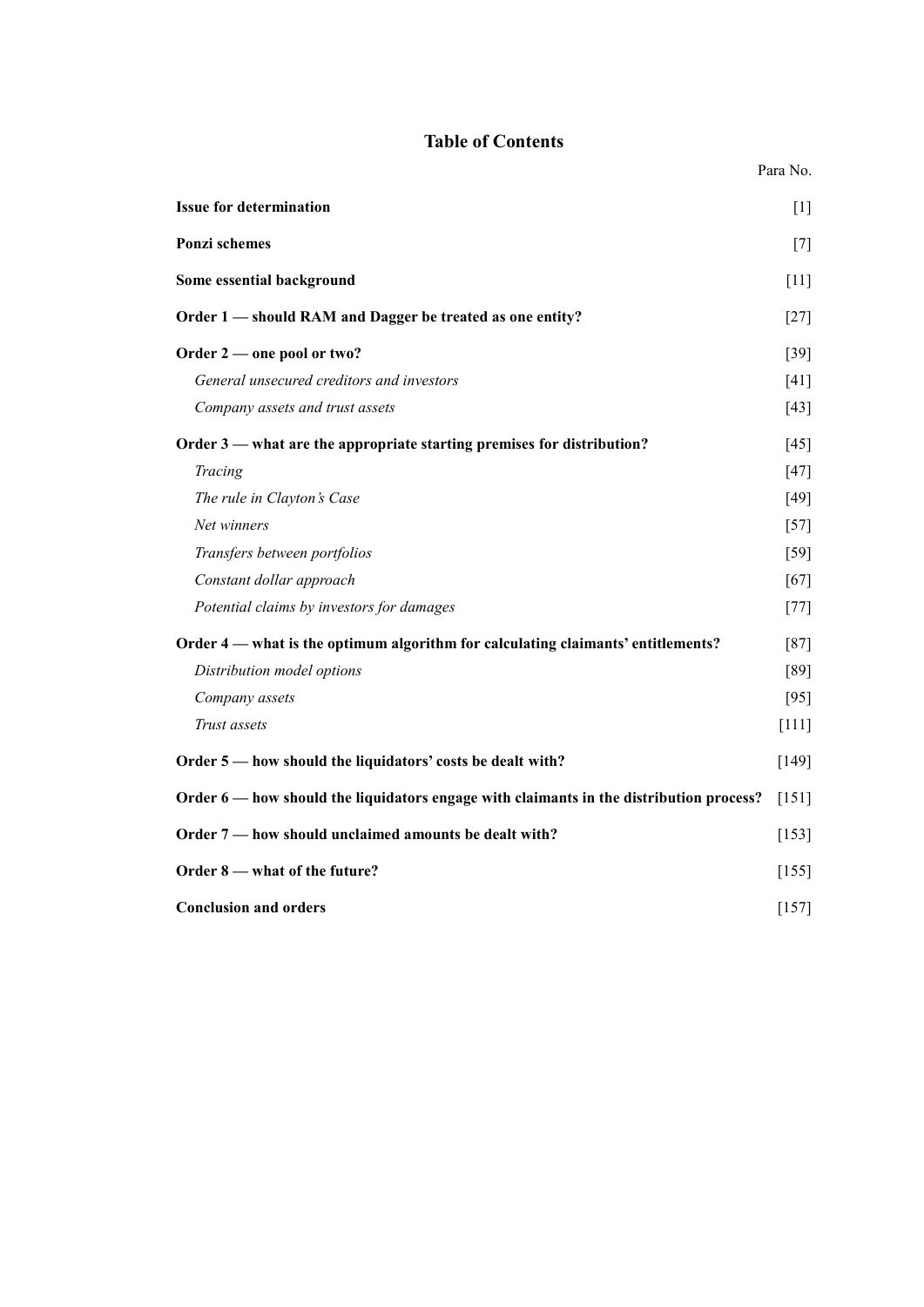#### <span id="page-2-0"></span>**Issue for determination**

 $\overline{a}$ 

[1] In late 2012, news broke that the investment business established and run by Mr David Ross was in trouble. It turns out that since the early 1990s Ross and his various companies and other entities — primarily Ross Asset Management Ltd — had been operating a Ponzi scheme. 1

[2] In short, the whole operation was an elaborate fraud. Hundreds of investors lost the money that they had invested. In some cases this was their life savings and they were left destitute.

[3] On 17 December 2012, this Court appointed the applicants, Wellington accountants Mr John Fisk and Mr David Bridgman, as liquidators of RAM and other key companies in the RAM group. The same day Messrs Fisk and Bridgman passed resolutions placing the remaining companies in liquidation and appointing themselves as liquidators. Their job was to salvage what they could from the wreckage.

[4] Five and a half years on, Messrs Fisk and Bridgman are approaching the end of their task. The stark reality is that, on their analysis, general unsecured creditors and investors who may be entitled to share in any distribution have claims totalling approximately \$125,000,000 as against about \$17,500,000 available for distribution at this stage. Messrs Fisk and Bridgman now seek the Court's directions in relation to the distribution of these funds. $<sup>2</sup>$ </sup>

[5] The core issue for determination is the most appropriate algorithm for calculating how to distribute what funds there are.

[6] The issue is scarcely justiciable. But the liquidators are entitled to ask the Court for directions. And the Court must provide an answer.

<sup>&</sup>lt;sup>1</sup> This term is a reference to a fraudulent investment scheme perpetrated by Charles Ponzi in the United States in the 1920s.

<sup>&</sup>lt;sup>2</sup> The liquidators' application is made pursuant to ss 271 and 284 of pt 16 of the Companies Act 1993 by originating application dated 12 December 2017.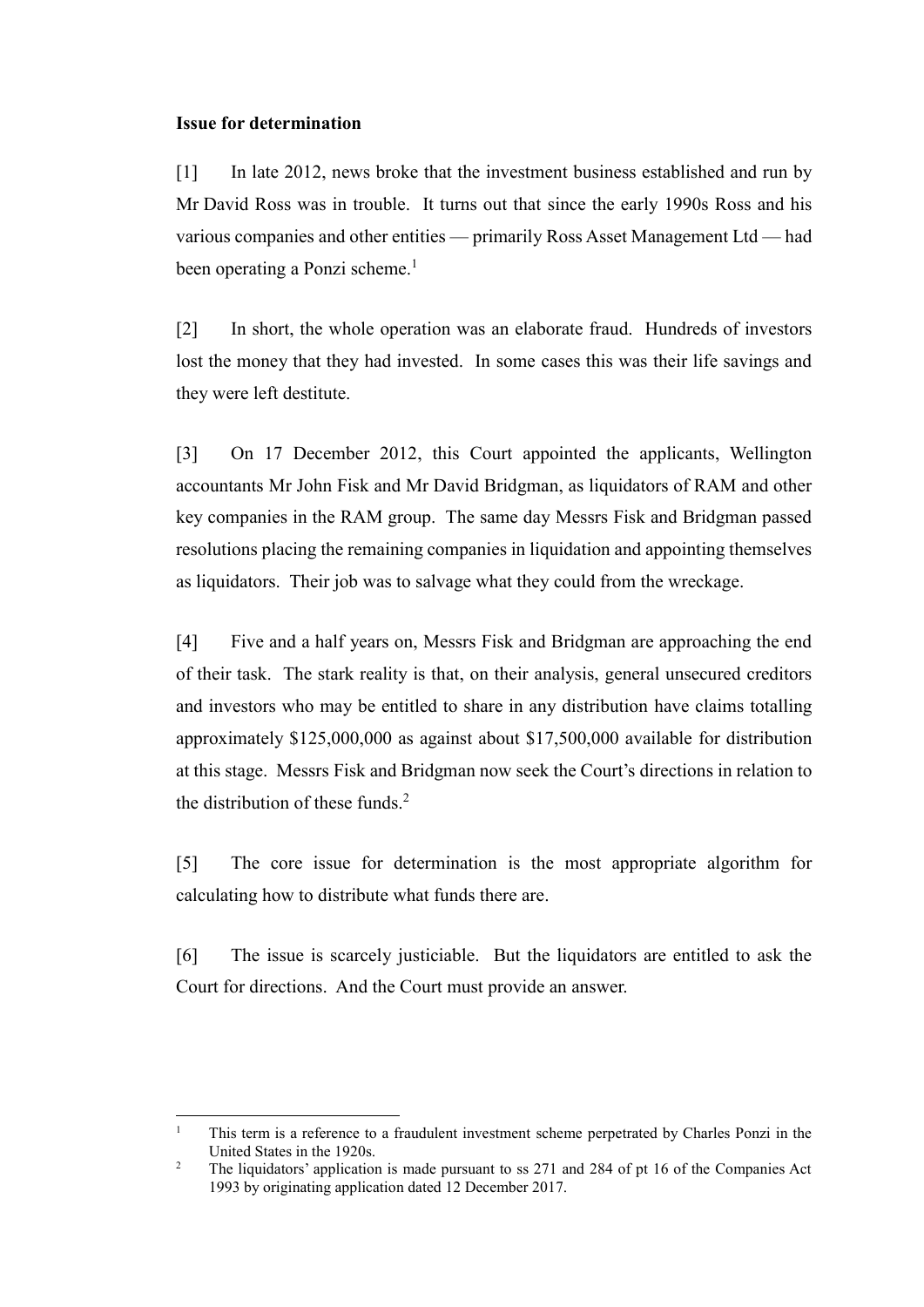#### <span id="page-3-0"></span>**Ponzi schemes**

[7] Ponzi schemes have some common characteristics. They involve the soliciting of investment from members of the public, usually with promises of better-thanmarket returns at low or no risk. In fact the investment regime is partially or wholly fictitious. Funds invested are used to finance the operation of the scheme, repay investments or pay fictitious profits and fund the (often very extravagant) lifestyle of those running the scheme.

[8] Such schemes may operate for shorter or longer periods of time. But sooner or later they implode. Then receivers or liquidators will be appointed. Their role is to wind the scheme up. Invariably there is a catastrophic shortfall of funds available to pay claimants.

[9] In the case of a large Ponzi scheme that has been operating for a long time the task of those responsible for winding it up will inevitably be complicated by a range of factors such as the following:

- (a) the expectations of some investors may be based not on the amount of their capital investment — what they paid into the scheme — but on their capital investment together with accumulated returns that they have been told they have earned;
- (b) depending on their age, circumstances and objectives, investors will have dealt differently with their investments over the years. So there will be investors who have never withdrawn any funds from the scheme; other investors who have made irregular withdrawals to — say — fund the repayment of debt or acquire assets; and yet other investors who have taken regular withdrawals for living expenses;
- (c) amongst those categories of investors there will be investors who have withdrawn more than the amount of their capital investments (net winners) and other investors who have withdrawn less than the amount of their capital investments or nothing at all (net losers).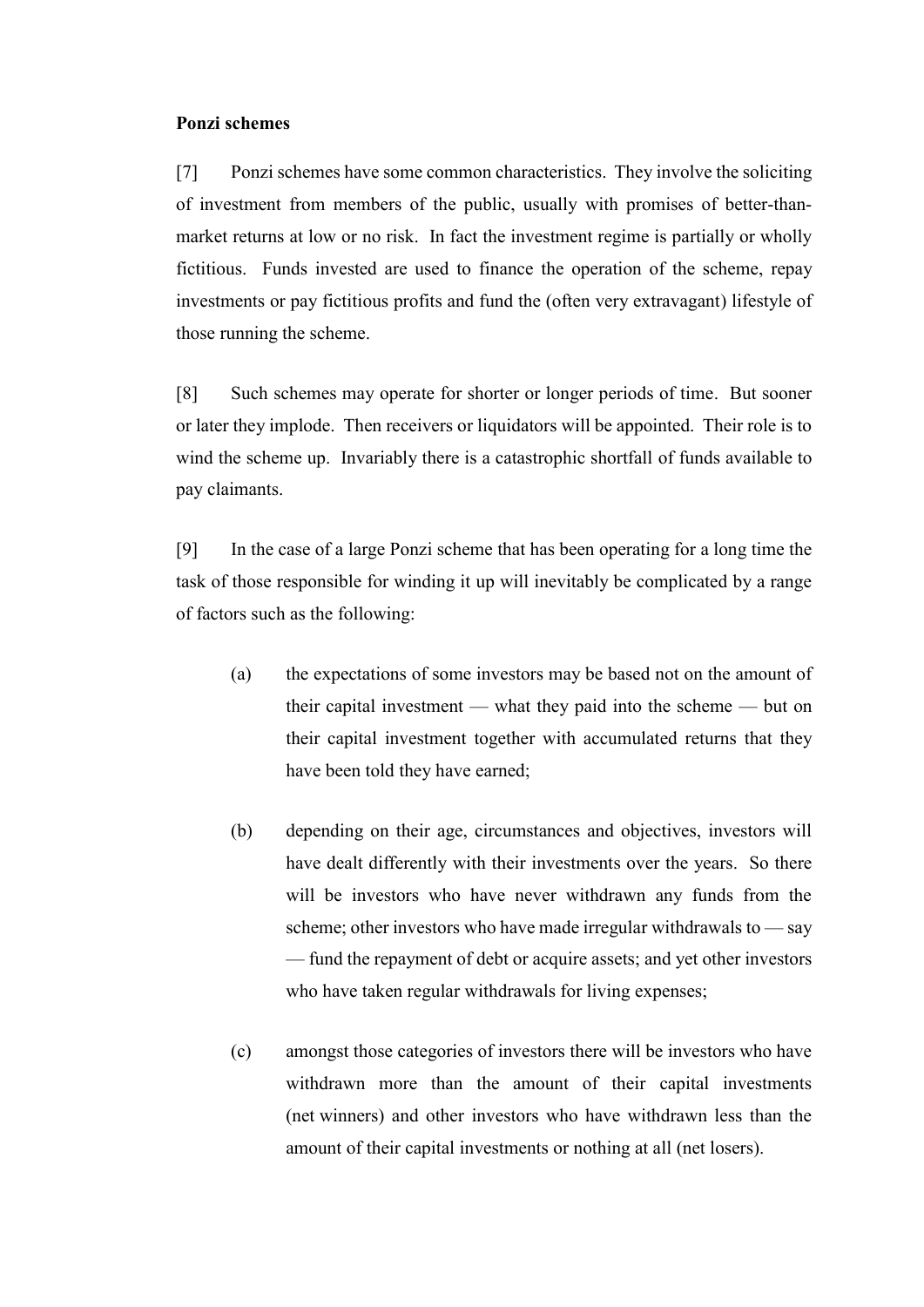[10] When those responsible for the winding up of a Ponzi scheme have determined how much money, if any, is available for distribution, the difficult question arises of how best to calculate claimants' entitlements.

## <span id="page-4-0"></span>**Some essential background**

[11] It seems almost superfluous to describe the factual background against which the issues in this case arise for determination. It is a sorry tale of deception and fraud which is now notorious. To be blunt, one would have to have been living under a rock since late-2012 not to be familiar with the story.

[12] Nevertheless, some background will serve to contextualise the discussion that follows.

[13] Ross formed RAM and the other entities in the group in the early 1990s. He was the sole director and controlled every facet of the business. Aside from Ross, RAM employed two administrative staff. RAM solicited investments from the public and traded on Ross' reputation as an experienced and astute investor. At times when the market was delivering sub 10 per cent returns, RAM was claiming to be able to achieve 30 per cent returns. After RAM the most significant company in the group was Dagger Nominees Ltd. There were a dozen or so other companies and other entities at least one of which — a broker referred to in the documentation as Bevis Marks — was completely ficitious.

[14] The RAM group entered into contractual arrangements with individuals or other entities wishing to invest. The parties that contracted with investors were RAM and Dagger.

[15] These contracts provided that investment monies paid or securities transferred to the group would be channelled through RAM but held by Dagger for the investor and if the investor wished to withdraw funds these would be repaid by Dagger through RAM. They provided also for RAM to take fees for its services. It is common ground that RAM and Dagger stood in a position of trusteeship vis-a-vis investors.<sup>3</sup>

<sup>3</sup> In relation to any assets held by them for investors pursuant to these arrangements.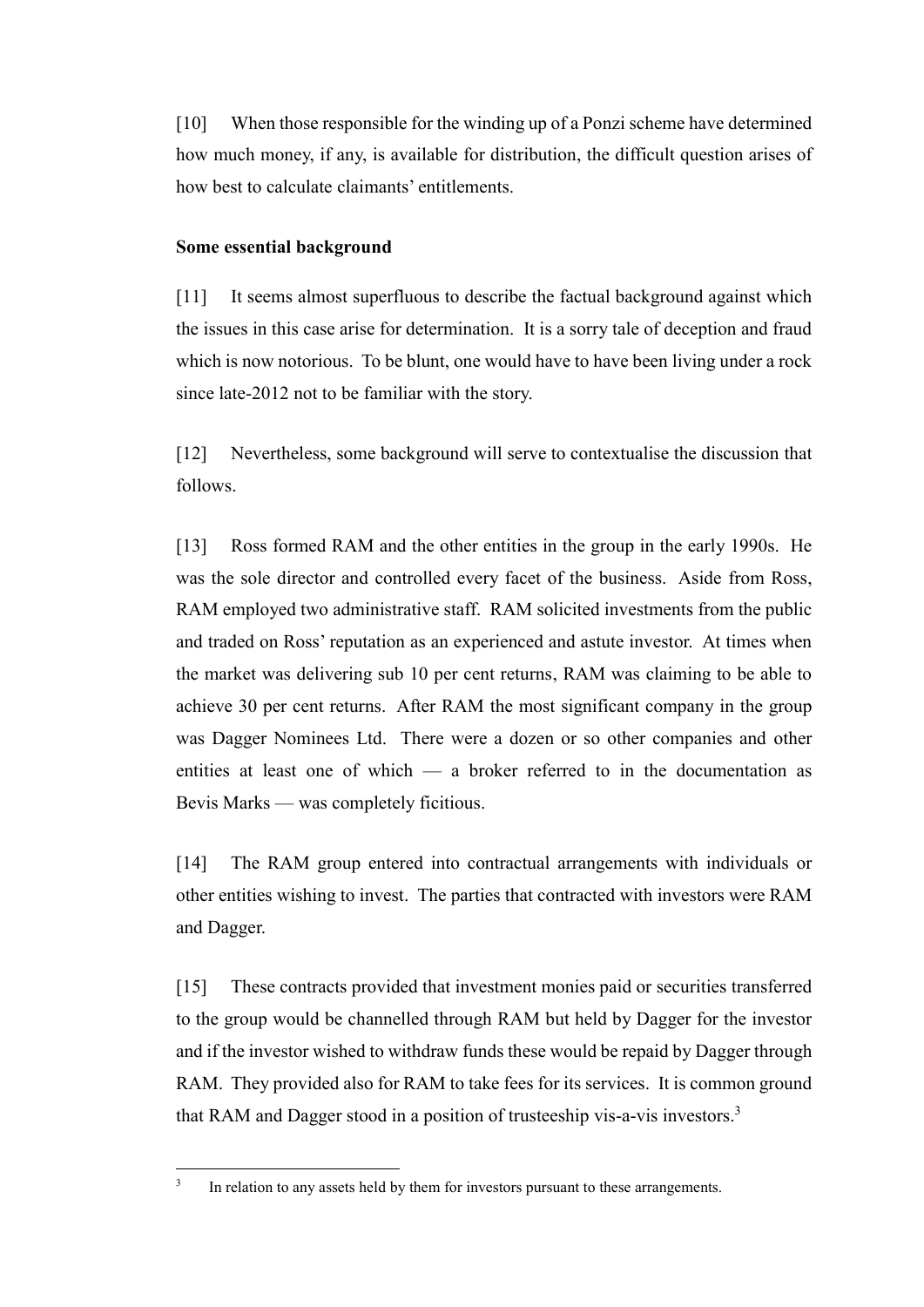[16] The terms of the contractual arrangements were reflected in regular reports provided by the group to each investor.

[17] These reports provided detailed descriptions for the relevant period of each investor's opening position, transactions such as the acquisition and disposal of securities, fees charged, withdrawals and a closing position. Invariably they showed impressive returns.

[18] But they were complete fictions. Assets, such as cash or securities, transferred by investors to the RAM group were held in the name of RAM or Dagger and used consistent with the usual pattern for Ponzi schemes — to fund the group's operating expenses or repay investments or pay fictitious profits. Otherwise they were misappropriated by Ross.

[19] All of this became evident following investigations into the RAM group by the Serious Fraud Office and the Financial Markets Authority in late 2012. Not only did it lead to the liquidation of RAM and Dagger and the appointment of Messrs Fisk and Bridgman but also to criminal charges for fraud-related offences against Ross.

[20] Ross eventually pleaded guilty to these charges and was sentenced to imprisonment for 10 years and 10 months. He is still serving that sentence.

[21] Following their appointment, Messrs Fisk and Bridgman and their staff embarked upon a detailed analysis of the RAM group's operations. No useful purpose would be served by detailing all the work involved or where this has lead the liquidators. But in short they have:

- (a) liquidated what assets were available and successfully pursued claims against Ross and members of his immediate family;
- (b) assisted as necessary in the criminal proceedings against Ross;
- (c) dealt with any claims by secured creditors and parties able to trace legal interests in property in the possession of RAM group entities;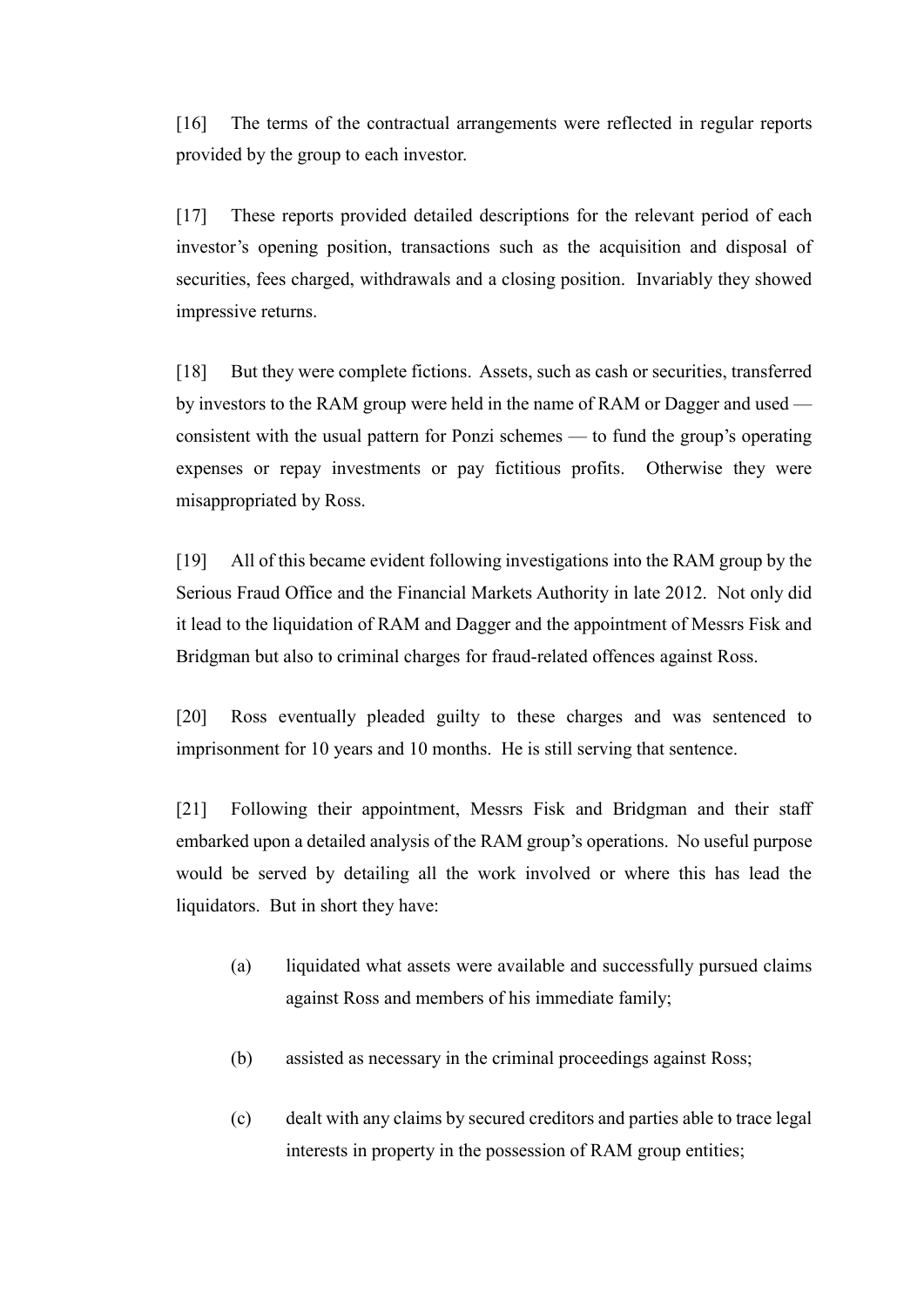- (d) identified general unsecured creditors and investors, and quantified their claims;
- <span id="page-6-0"></span>(e) initiated and pursued complex and protracted litigation against one representative investor in order to obtain guidance in relation to the proper treatment of investors' claims;<sup>4</sup>
- (f) identified potential claims against investors (the net winners) to "claw back" payments over the amount of their investments for distribution and pursued these in accordance with the conclusions reached ultimately by the Supreme Court — in the *Fisk v McIntosh* litigation.

[22] The liquidation of the RAM group is not complete. The liquidators are still pursuing "clawback" claims and it is probable that more funds will be recovered. But they have reached a point where they are able to come to the Court with a relatively complete picture of things and seek directions in relation to an interim distribution of funds. There is a substantial fund —in absolute, if not relative, terms —available for distribution.

- [23] In summary, the position is this:
	- (a) there are 26 general unsecured creditors. Their claims total \$68,195.69. Accordingly, whilst not quite de minimus, the claims of these creditors are not a significant feature of this liquidation;
	- (b) as at the date of liquidation there were 860 investors. They fall into two camps:
		- (i) those who contributed less than they withdrew from the scheme (net winners or, as they are referred to in the evidence, "Overpaid Investors");

 $\frac{1}{4}$ I will refer to this as the *Fisk v McIntosh* litigation. The case proceeded in the High Court (*Fisk v McIntosh* [2015] NZHC 1403), Court of Appeal (*McIntosh v Fisk* [2016] NZCA 74, [2016] 2 NZLR 783) and Supreme Court (*McIntosh v Fisk* [2017] NZSC 78, [2017] 1 NZLR 863).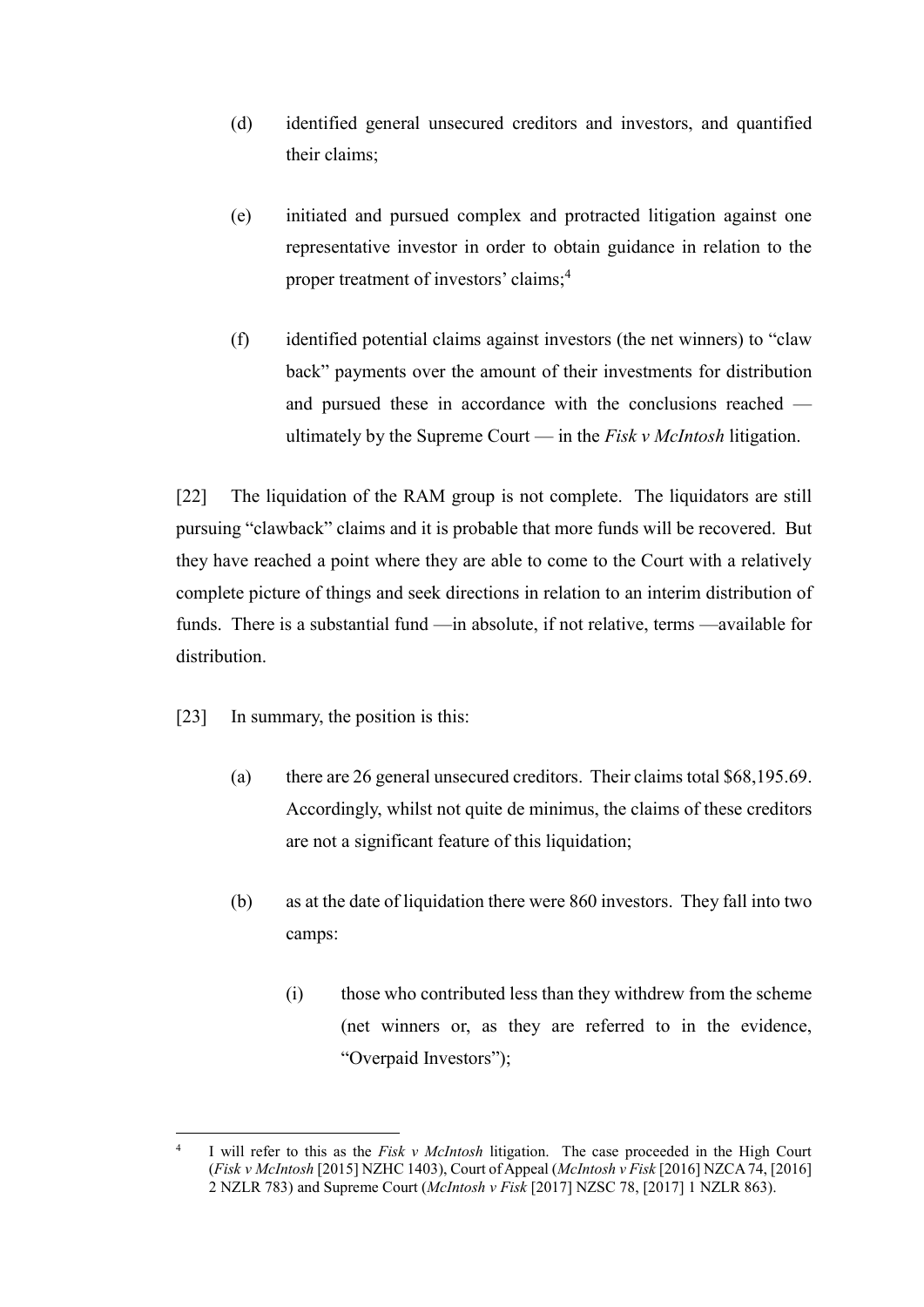- (ii) those who contributed more than they withdrew from the scheme (net losers or "Shortfall Investors").
- (c) there are 639 Shortfall Investors. Collectively, their claims total \$124,709,390.34. To be clear, that is the total amount of their capital investments less the total amount of their withdrawals from the scheme;
- (d) as at 18 May 2018 (the date of Mr Fisk's most recent affidavit filed in support of the application before the Court) the liquidators were holding approximately \$18.8 million and propose an interim distribution to general unsecured creditors and Shortfall Investors of \$17.5 million.

[24] In carrying out the analysis that produced these figures, the liquidators applied CPI-based adjustments to investors' claims. It will be necessary to return to this.

[25] In this application the liquidators seek a series of directions from the Court that will enable them to distribute those funds (and any further funds that become available for distribution).

[26] In their originating application as amended prior to, and for the purposes of, the hearing, the liquidators seek eight orders or directions:

- 1. That the assets of Ross Asset Management Limited (in liquidation) (**RAM**) and Dagger Nominees Limited (in liquidation) (**Dagger**) be pooled for the purposes of the liquidation and the liquidations of these two companies proceed as if they were one company (the **pooling order**).
- 2. That all recovered assets of RAM and Dagger, after costs, be treated as forming one common pool of assets for distribution, available to both the general unsecured creditors of RAM and Dagger (the **Creditors**) and investors in RAM at the time of its liquidation (the **Investors**).
- 3. That the common pool of assets be distributed on the following basis:
	- 3.1 there will be no tracing of particular Investors' assets;
	- 3.2 any Investor who received payments from RAM (adjusted for the Consumer Price Index (**CPI**) with a reference date of 17 December 2012, being the date of liquidation) which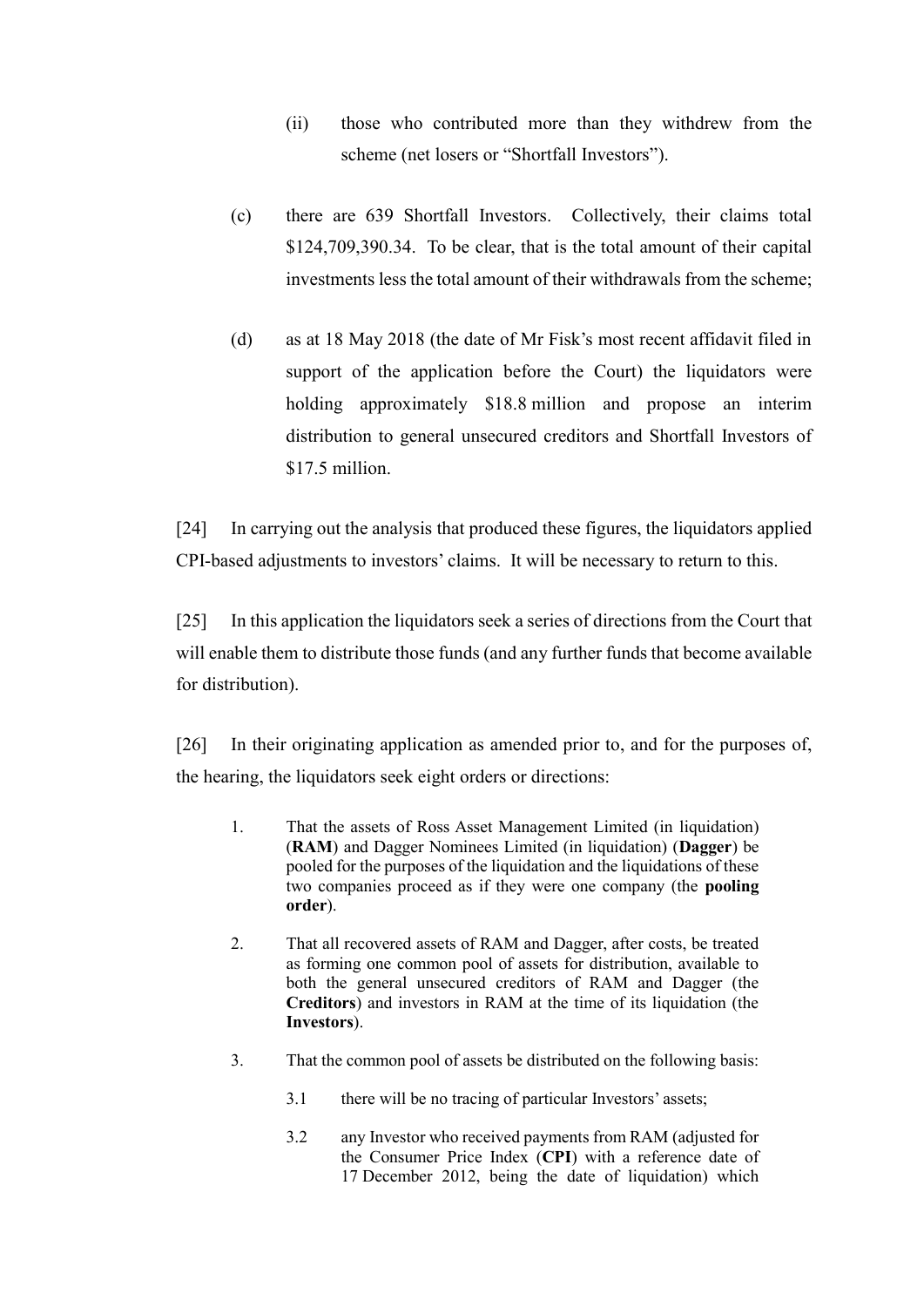exceeded their contributions to RAM (adjusted for CPI with a reference date of 17 December 2012) is not entitled to any distribution in the liquidation of any of the companies comprising the Ross Group;

- 3.3 that in respect of any purported transfers between investment portfolios purportedly held by Investors:
	- 3.3.1 such purported transfers be recognised by the Liquidators only to the extent of any positive net contributions balance in respect of the transferring portfolio at the date of transfer;
	- 3.3.2 contributions balances be calculated by deducting from any contributions made by an Investor to RAM any payments made by RAM to that Investor (both contributions and payments being adjusted for CPI with a reference date of 17 December 2012 being the date of liquidation);
- 3.4 if because of extraordinary circumstances the direction on inter-portfolio transfers at paragraph 3.3 above is unjust or ineffective in relation to a specific portfolio or portfolios then:
	- 3.4.1 the Liquidators may apply a reasonable and logical alternative methodology; but
	- 3.4.2 where such an alternative methodology is adopted:
		- 3.4.2.1 the Liquidators will write to the Investor (by email, if an email address is held, failing which by post) detailing:
			- why the Liquidators consider the usual approach to interportfolio transfers is unjust or ineffective;
			- the Liquidators alternative methodology applied; and
			- Investors' right to apply to challenge the method as per 3.4.2.2 below; and
		- 3.4.2.2 leave is granted to the affected Investors to apply to the Court within this proceeding if they wish to challenge the Liquidators' decision in respect of that particular purported inter-portfolio transfer within one calendar month of receiving the Liquidators' notice as per order 3.4.2.1 above; and
- 4. As to the appropriate method of distribution of those pooled assets to all Creditors and Investors, being the Net Contributions Model (as described in the affidavit of John Howard Ross Fisk sworn 11 December 2017) or the Alternative Model (as described in the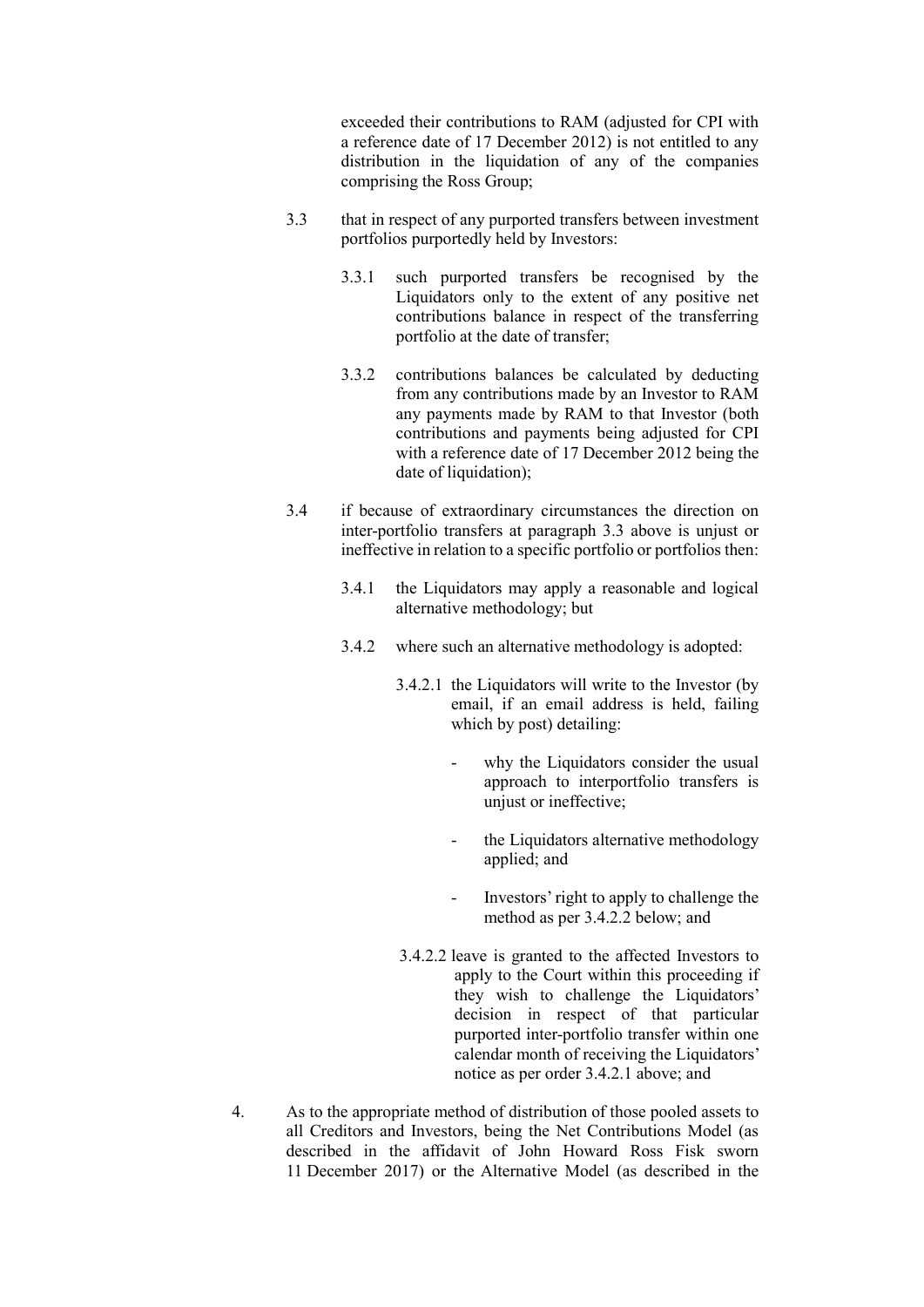affidavit of John Howard Ross Fisk filed with this application) or the Rising Tide Model as described in the article attached to the memorandum of counsel assisting the court dated 16 March 2018.

- 5. That the Liquidators are entitled to deduct their costs and expenses in the liquidation from the common pool of assets:
- 6. That for the purpose of a claim form for Investors who are entitled to receive a distribution in the liquidation of RAM and Dagger:
	- 6.1 the Liquidators will provide to each such Investor a statement:
		- 6.1.1 summarising their transactions with RAM; and
		- 6.1.2 stating their claim in the liquidation based on the distribution model determined by this Court as applicable;

#### (the **Transaction Summary**); and

- 6.2 once the Investor signs the Transaction Summary, the signed Transaction Summary is deemed to be the requisite claim form for the purpose of the Companies Act Liquidation Regulations 1994 (the **Liquidation Regulations**) and section 304 of the Companies Act 1993;
- 6.3 if the Investor wishes to object to the Transaction Summary, they must do so in writing, detailing the grounds for the objection, no later than:
	- 6.3.1 20 working days after the Transaction Summary was sent to them, if it was sent by email;
	- 6.3.2 25 working days after the Transaction Summarywas sent to the Investor, if it was sent by post to an address in New Zealand; and
	- 6.3.3 40 working days after the Transaction Summary was sent to the Investor, if it was sent by post to an address outside of New Zealand;
- 6.4 the Liquidator must make a decision in relation to a written objection within 20 working days and this decision is deemed to be the admission or rejection of the claim (in whole or in part) for the purposes of section 284 of the Companies Act 1993;

#### 7. That where:

7.1 an Investor has not signed the Transaction Summary for a period of six months after it was issued by the Liquidators and has not provided a written objection in accordance with paragraph 6.3 above; or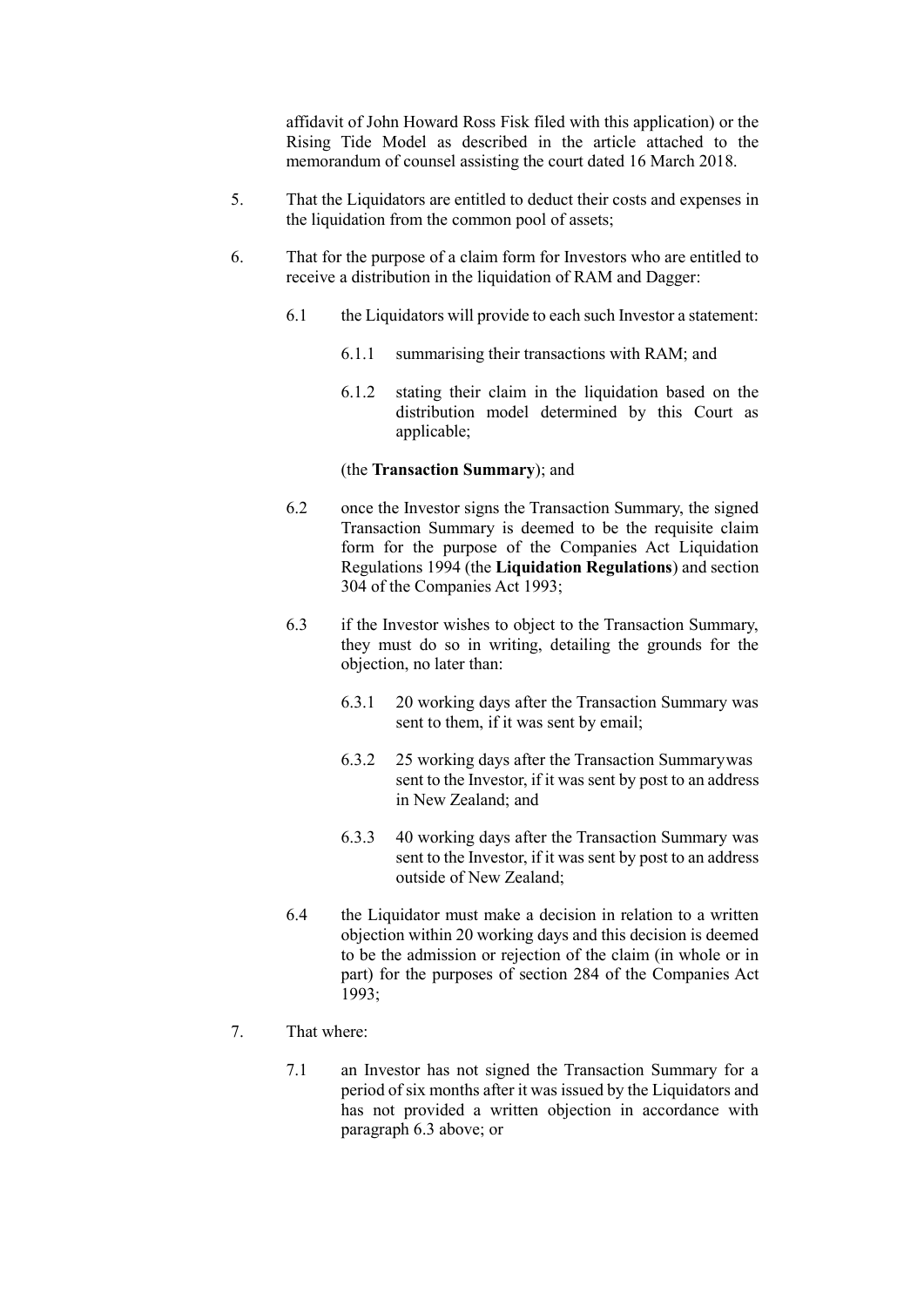7.2 the Liquidators have been unable to locate an Investor for the purpose of providing the Transaction Summary;

that Investor's distribution (as set out in the Transaction Summary) shall be:

- 7.3 deemed to be Unclaimed Money for the purpose of the Unclaimed Money Act 1971; and
- 7.4 paid to the Commissioner of Inland Revenue in accordance with section 4(3) of the Unclaimed Money Act 1971.
- 8. That leave to apply for further directions is reserved.

## <span id="page-10-0"></span>**Order 1 — should RAM and Dagger be treated as one entity?**

[27] As already described, the assets in the possession or control of the RAM group as at the date of liquidation were all held by RAM or Dagger. These included assets apparently owned by them and assets held by them on behalf of investors. There appears to have been no rhyme or reason why assets in either category were held by RAM or Dagger. It seems to have been a matter of dumb luck.

[28] In those circumstances the liquidators seek an order enabling them to treat RAM and Dagger as one entity.

[29] No argument is advanced against this.

[30] RAM and Dagger are related companies as that term is defined in s 2(3)(d) of the Companies Act 1993 because, the liquidators' uncontested evidence is, their affairs have been carried on in such a way that the separate businesses are not readily identifiable.

[31] Section 271(1)(b) of the Act provides that the Court may order the liquidation of two or more related companies to proceed together as if they were one company where it is satisfied that this is just and equitable. Section 272(2) goes on to provide that, in considering whether it is just and equitable in any given case, the Court is to have regard to:

(a) the extent to which any of the companies took part in the management of any of the other companies;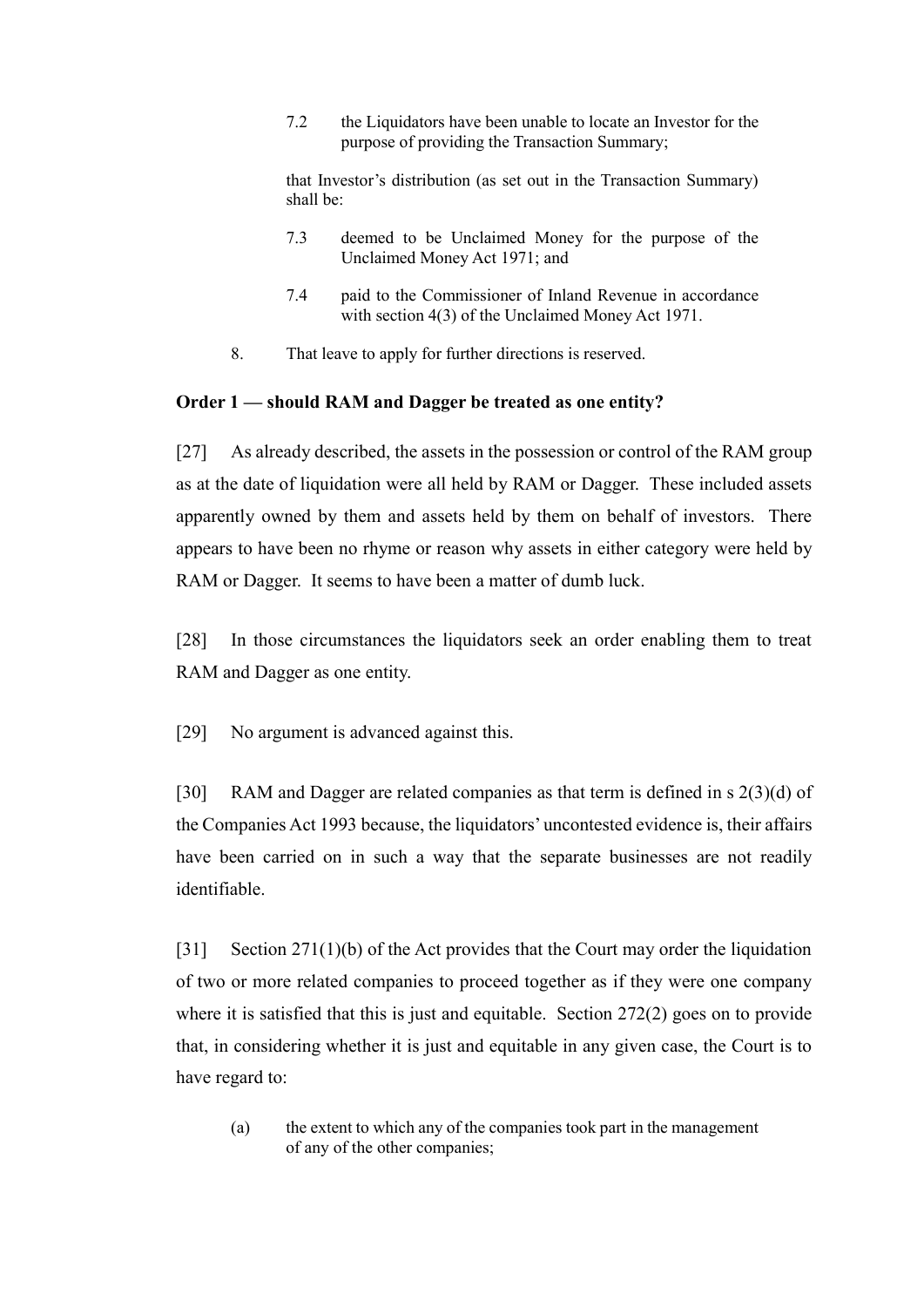- (b) the conduct of any of the companies towards the creditors of any of the other companies;
- (c) the extent to which the circumstances that gave rise to the liquidation of any of the companies are attributable to the actions of any of the other companies;
- (d) the extent to which the businesses of the companies have been combined; and
- (e) such other matters as the Court thinks fit.

[32] In *Steel and Tube Holdings Ltd v Lewis Holdings Ltd*, the Court of Appeal described the decision to be made under s 271 (1)(b) as involving the balancing of the important concept of separate corporate identity and the objective of avoiding an overly strict application of that principle which would lead to unfairness in the context of a liquidation. 5

[33] In this case the liquidators point to several aspects of the way in which the RAM group operated as justifying the pooling of the RAM and Dagger assets:

- (a) Ross was the sole director of both companies;
- (b) Ross' complete control of RAM, Dagger and the group;
- (c) the operations of RAM and Dagger were "… inextricably intertwined …" in the sense that Dagger's sole role was to hold investors' assets channelled to it through RAM;
- (d) investors contracted with both RAM and Dagger;
- (e) neither RAM nor Dagger operated in the way contemplated in the contractual arrangements; their breaches of their contractual obligations to investors were joint breaches;
- (f) the two administrative staff employed by RAM effectively treated Dagger as a division of that company;

 $\overline{a}$ <sup>5</sup> *Steel and Tube Holdings Ltd v Lewis Holdings Ltd* [2016] NZCA 366 at [27].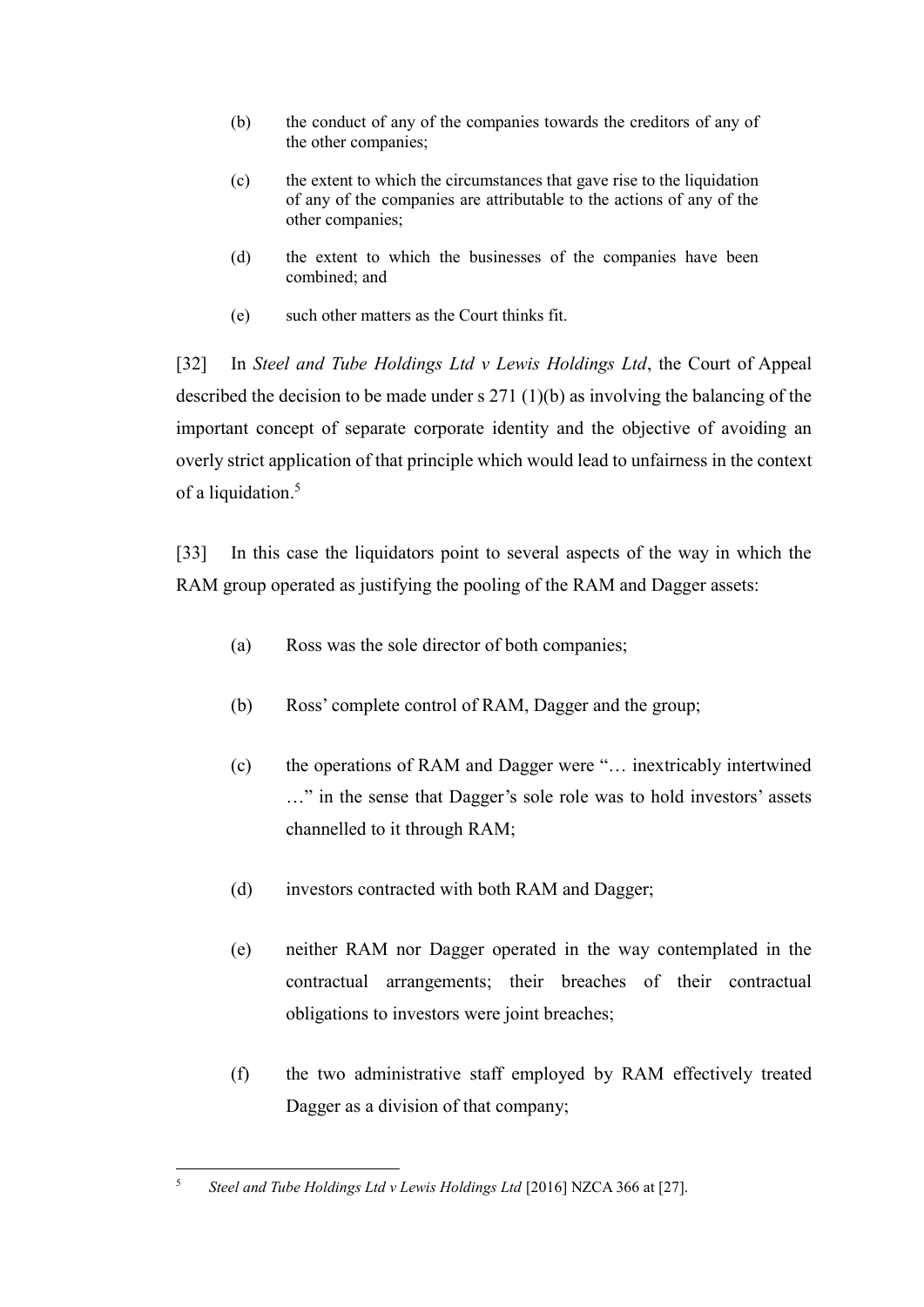- (g) Dagger's operating expenses were minimal;
- (h) although Dagger had its own bank accounts, those were generally nothing more than channels through which funds passed from and to RAM's principal trading account;
- (i) it is evident from an analysis of the flow of funds between RAM and Dagger that funds held by them were intermingled;
- (j) although the contractual arrangements with investors provided that securities were to be held by Dagger many were in fact held by RAM.

[34] On those bases, the liquidators submit that all of the factors referred to in s 272(2) of the Act point to this being an appropriate case in which to treat RAM and Dagger as one entity.

[35] The liquidators refer to two other considerations which I accept are also relevant.

[36] First, the liquidators say that it would be practically impossible for them to disentangle the affairs of RAM and Dagger so as to proceed with two separate liquidations.

[37] Second, they say that no party will be adversely affected by treating RAM and Dagger as one entity because Dagger has no creditors of its own other than investors.

[38] On the above bases, my judgement is that this is a case in which it would be just and equitable to treat RAM and Dagger as one entity for the purposes of their liquidations and pool their assets.

# <span id="page-12-0"></span>**Order 2 — one pool or two?**

[39] There are two components to the second order sought.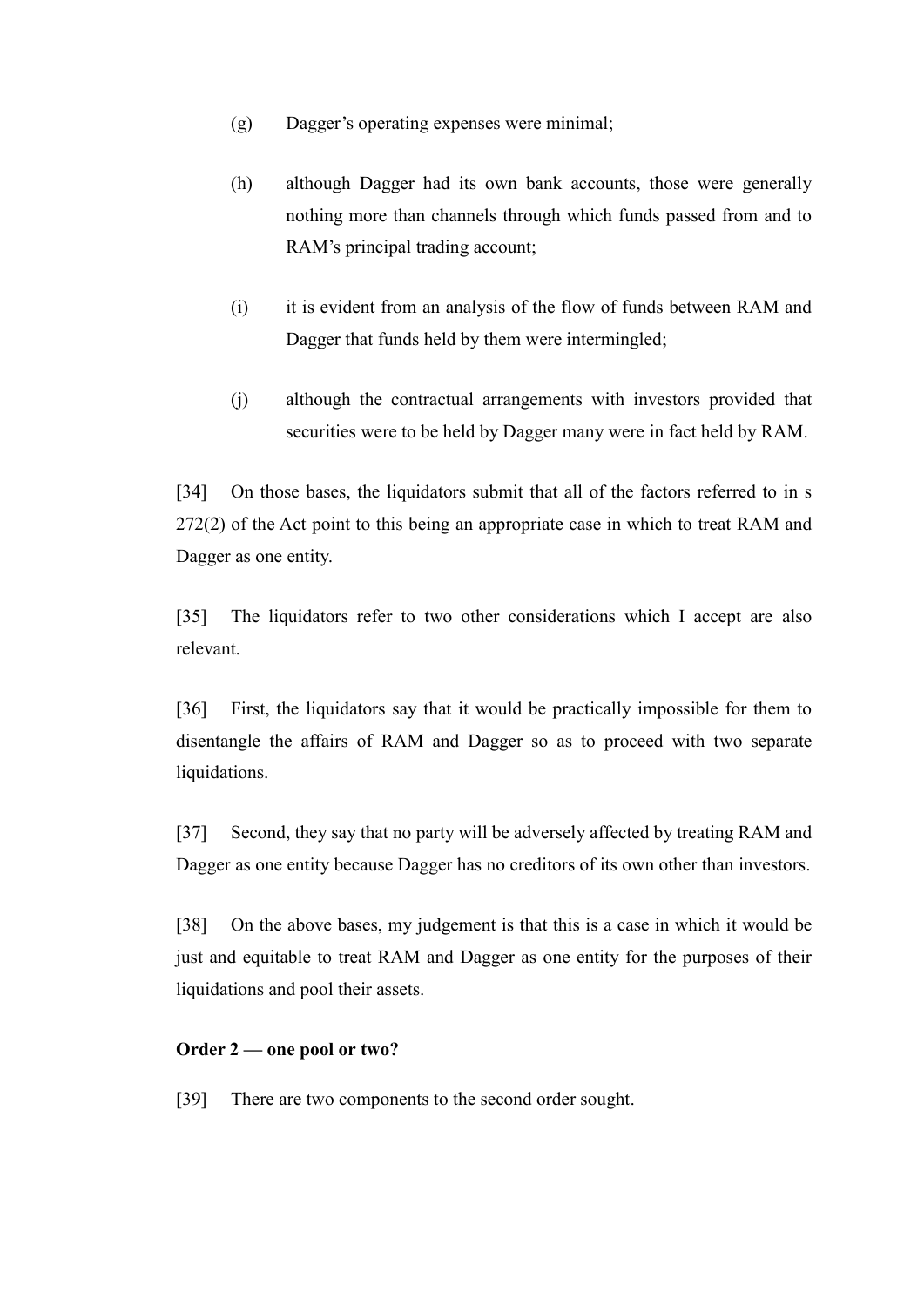[40] The first concerns claimants. The second concerns the assets available for distribution.

## <span id="page-13-0"></span>*General unsecured creditors and investors*

- [41] As already said, there are two classes of claimants:
	- (a) general unsecured creditors; and
	- (b) investors.

[42] Mr Colson's submissions for the liquidators proceeded on the basis that general unsecured creditors would be treated in the same way as investors. The basis for this is essentially Mr Fisk's evidence that to separate the two classes of claimants would not be economic given the relative insignificance of the claims of the former. Neither of the investors represented at the hearing, nor Mr Chisnall, objected to this course. I propose to proceed on the same basis, which appears to me to be the pragmatic course.

#### <span id="page-13-1"></span>*Company assets and trust assets*

[43] It is common ground that the liquidators are holding assets that fall into two categories:

- (a) those apparently owned by RAM or Dagger (company assets), such as the proceeds of the sale of office furniture; and
- (b) those impressed with a trust (trust assets), such as the proceeds of the sale of securities held for investors.

[44] It will only be necessary for any order to deal with these two categories of assets differently if I conclude that pt 16 of the Act requires the company assets to be distributed on one basis and that the trust assets can and should be distributed on a different basis. Accordingly, I propose to put this issue to one side and return to it if necessary.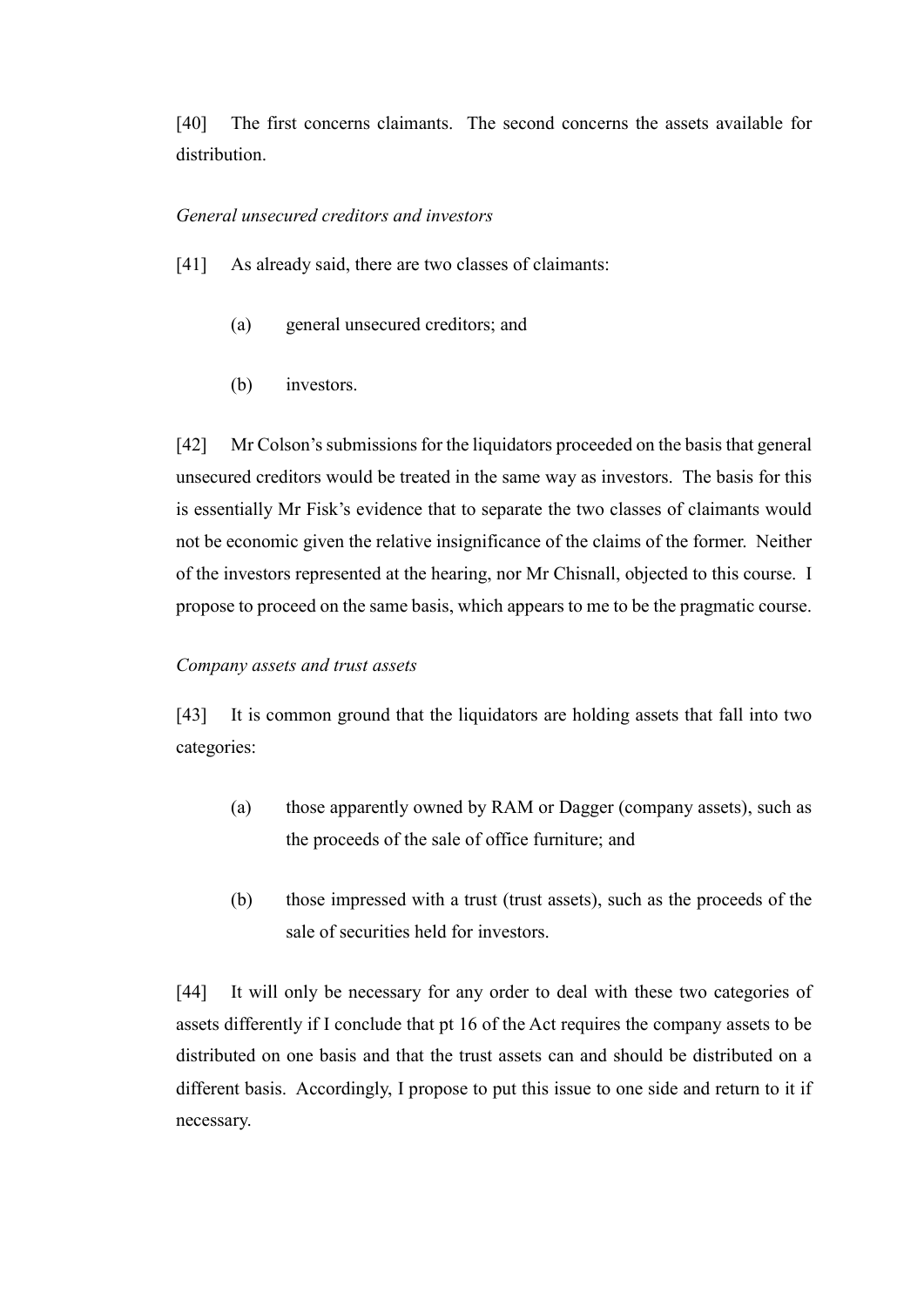# <span id="page-14-0"></span>**Order 3 — what are the appropriate starting premises for distribution?**

[45] There are several components to the third order sought.

[46] I will deal with them in the order that appears most logical.

# <span id="page-14-1"></span>*Tracing*

[47] From the outset the liquidators have accepted that where a third party has a traceable legal interest in an asset that interest prevails.

[48] I am informed that where any claimant has been able to demonstrate a traceable legal interest the liquidators have yielded to that interest. There are, as I understand it, no outstanding claims of this nature. So that exercise may be regarded as complete.

# <span id="page-14-2"></span>*The rule in Clayton's Case*

[49] At common law, once a claimant's assets become mixed with those of others — in a mixed fund — tracing is no longer possible. Equity, however, allows tracing into a mixed fund.

[50] In such cases the issue is how the relative entitlements of claimants are to be calculated.

<span id="page-14-3"></span>[51] In *Clayton's Case*, it was decided that the correct approach was to analyse contributions to and withdrawals from the fund on a first-in-first-out basis.<sup>6</sup> But *Clayton's Case* was decided over 200 years ago. It has been the subject of criticism.<sup>7</sup> It is obvious that the fiction on which it is based has the potential to give rise to injustices.

[52] Mr Fisk's evidence is that analysing the RAM group's finances over a 20-year period in order to apply *Clayton's Case* would be practically impossible and that any attempt to do so would be extremely time consuming and expensive, not least because of changes over the years to the group's computing systems.

 $\sqrt{6}$ <sup>6</sup> *Devagnes v Noble* (1816) 35 ER 781 (Ch) (*Clayton's Case*).

<sup>7</sup> See *Re International Investment Unit Trust* [2005] 1 NZLR 270 (HC) at [50]–[57].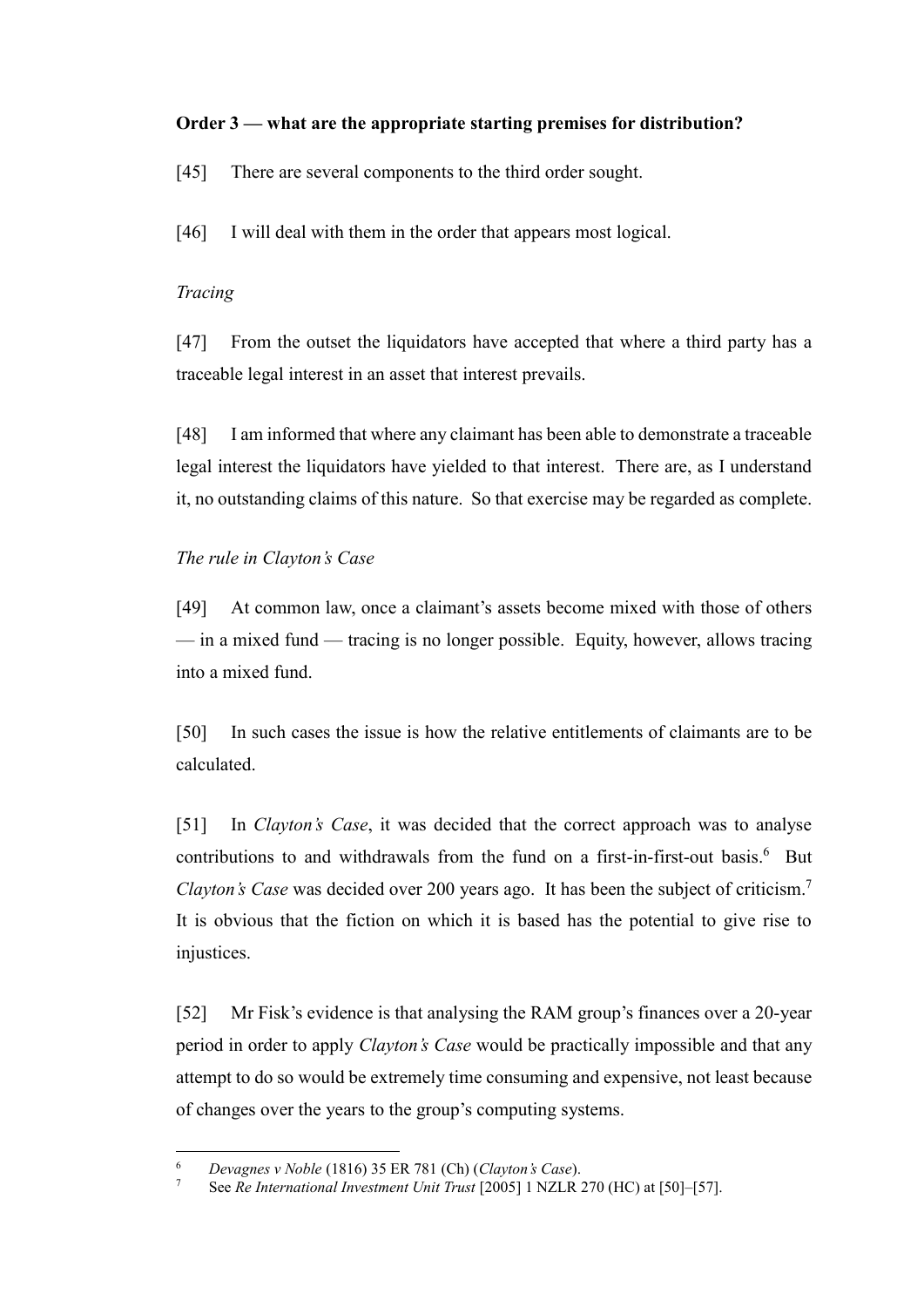<span id="page-15-2"></span>[53] In the course of his submissions Mr Colson referred me to recent casesin which the courts have rejected *Clayton's Case* in favour of alternative approaches, 8 such as the approach that the authors of *Equity and Trusts in New Zealand* refer to as the "modern pari passu approach".<sup>9</sup>

[54] No argument was advanced before me for the application of *Clayton's Case* here.

[55] I am satisfied that it would not serve claimants at all well to order that *Clayton's Case* should be applied here as a means of enabling equitable tracing.

[56] I reject it as an approach.

## <span id="page-15-0"></span>*Net winners*

[57] The liquidators seek an order that those investors who, as at the date of liquidation, had withdrawn more from the RAM group scheme than they had invested should not participate in any distribution.

[58] It is not necessary to spend much time addressing this component of the third order. That is the effect of the High Court, Court of Appeal and Supreme Court judgments in the *Fisk v McIntosh* litigation.<sup>10</sup> No argument was advanced to the contrary. I will make the order sought.

#### <span id="page-15-1"></span>*Transfers between portfolios*

[59] The evidence is that the RAM group allowed investors to transfer value between portfolios. So, for example, a couple with children might establish portfolios for each of them and transfer a certain proportion of their own portfolio value to each of the new portfolios. Of course such transfers of value were invariably fictitious

 $\overline{a}$ <sup>8</sup> *Re Registered Securities Ltd* (in liq) [1991] 1 NZLR 545 (CA); *Graham v Arena Capital Ltd (in liq)* [2017] NZHC 973; *Barlow Clowes International Ltd (in liq) v Vaughan* [1992] 4 A11 ER (CA); and *Re Waipawa Finance Co Ltd (in liq)* [2011] NZCCLR 14 (HC).

<sup>9</sup> *Equity and Trusts in New Zealand* (2nd ed, *Thomson Reuters*, Wellington 2009) at [33.3.5](4)(c)

See n [4](#page-6-0) above.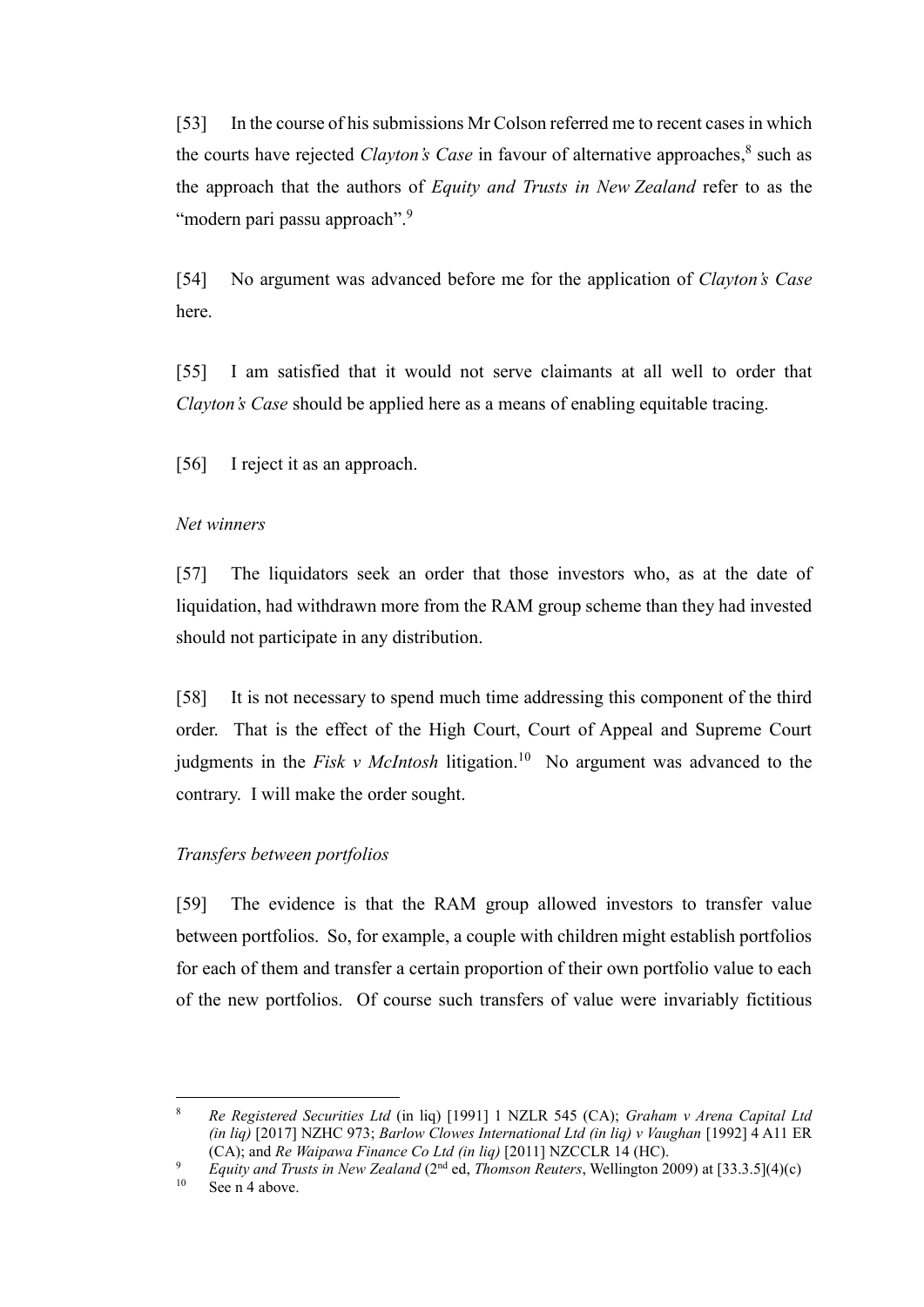because the balances of the portfolios from which the value was being transferred were themselves fictitious.

[60] The question arises as to how such apparent transfers of value are to be dealt with.

[61] The liquidators propose that as a general rule they recognise these transfers to the extent of any positive net value in the portfolios from which the transfers were made. In other words, that they recognise value to transfer to the extent only that the amount contributed to the scheme by the transferor or transferors was greater than the amount of their withdrawals from the scheme.

[62] On its face, this approach appears to me to be sensible, and neutral in terms of its impact on other investors.

[63] Neither of the investors represented before me — Dr Fehsenfeld and Mr Prince — raised any objection to it.

[64] The liquidators recognise that, potentially, there are circumstances in which the approach they are proposing might operate unfairly. They seek a reservation in any order that the Court may make providing that where they consider that the above approach would lead to a result that is unjust or ineffective they should devise an alternative approach and that, where they do so, leave be granted to the affected investor or investors (within this proceeding) to challenge their decision. That appears appropriate.

[65] Mr Chisnall raised a concern that any order the Court makes should deal with service on affected investors with a timetable to file any challenge. The liquidators have responded to this by grafting onto the order originally sought a process designed to meet this concern.

[66] I will make the orders sought, which include a process meeting the concerns properly raised by Mr Chisnall.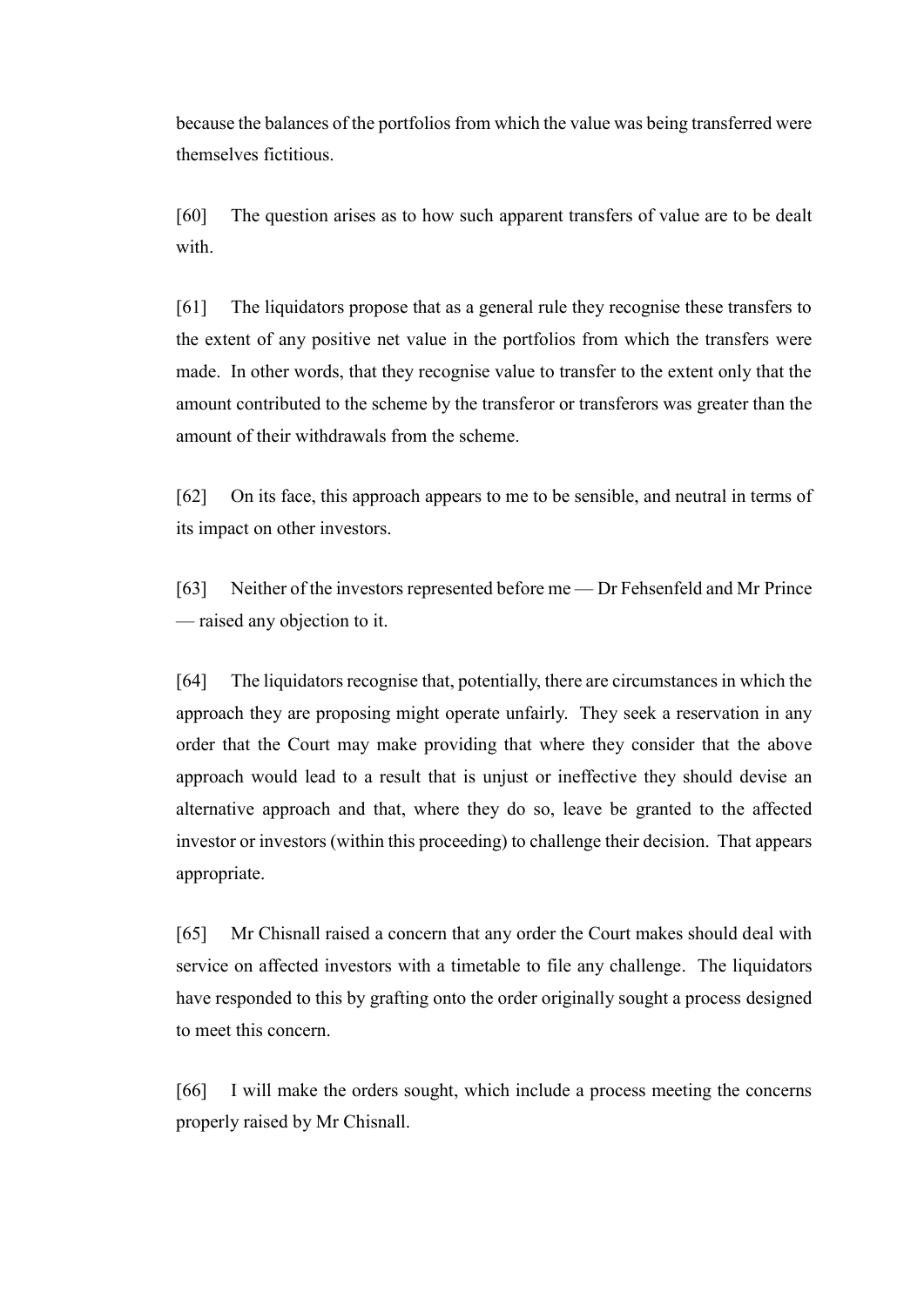# <span id="page-17-0"></span>*Constant dollar approach*

[67] As already said, in calculating the value of investors' claims as at the date of liquidation, the liquidators have applied a constant dollar approach — that is to say they have adjusted investments and withdrawals by reference to the consumer price index over the relevant period of time to reflect inflation.

[68] This emerged as a controversial issue shortly prior to the hearing.

[69] In his submissions on the liquidators' behalf Mr Colson submitted that a constant dollar approach was necessary in order to ensure that investors were treated even-handedly. As he submitted, a dollar invested or withdrawn early in the life of the scheme had a very different value, as at the date of liquidation, from a dollar invested or withdrawn over 20 years later, shortly before the scheme collapsed. He referred me to *Re Waipawa Finance Co Ltd (in liq)* where the High Court had accepted that argument and approved the adoption of a constant dollar approach.<sup>11</sup>

[70] Neither Mr Dewar for Dr Fehsenfeld nor Mr Prince addressed this issue.

[71] Mr Chisnall did.

[72] He distinguished between company assets and trust assets. He submitted that the provisions of the legislation governing the former make no express provision for the application of a constant dollar approach, which I accept, and do not allow for such an approach, which I do not accept. Sections 306 and 307 of the Act deal with the valuation of claims by liquidators and the Court. Section 309 enables a claim in respect of a debt not due for payment until after the date of liquidation to be discounted accordingly. These provisions appear to me to envisage the application of a degree of judgement to the valuation of claims. The application of a constant dollar approach is simply that.

[73] Mr Chisnall also made a more general submission against a constant dollar approach. He put the argument in this way:

 $\overline{a}$ <sup>11</sup> *Re Waipawa*, above n [8.](#page-15-2)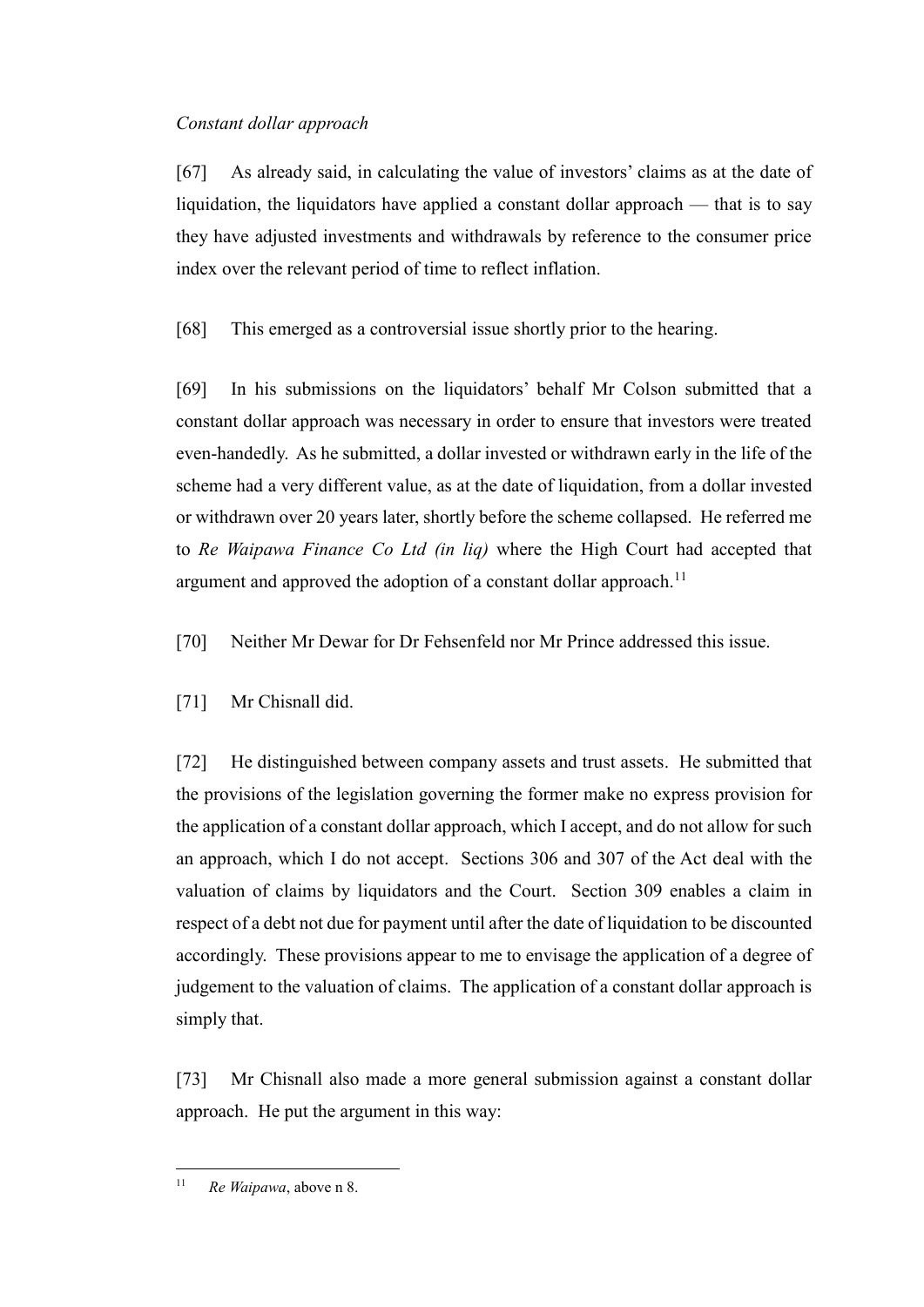…when considering the addition of CPI to the trust funds, it is submitted to do so would give Investors the benefit (or dis-benefit) of something they never expected to receive. In contrast to cases where investors bargain for interest (as in both the cases where CPI has been awarded: *Waipawa* and the US example of *Amerindo*), RAM investors deposited funds to be invested in financial markets on their behalf. The uneven effect of adding CPI to Investor claims given there is a substantial shortfall available for distribution means the Court in my view, should err on the side of caution and decline to modify investment balances as sought by the Liquidators. There are very relevant extracts in *Maddof* and *Amerindo* that should be carefully considered.

[74] A constant dollar approach to the valuation of claims is not a proxy for interest for which investors did not bargain. It is simply a mechanism that reflects the reality of the time cost of money.

[75] I am persuaded that the liquidators' proposal is consistent with the even-handed treatment of investors.

[76] I propose to endorse the application of a CPI-based constant dollar approach to valuing the claims of investors.

# <span id="page-18-0"></span>*Potential claims by investors for damages*

[77] The liquidators acknowledge that there may be investors who have arguable claims against the RAM group for damages over and above their claims for recovery of their capital. The most obvious possibility is claims for damages reflecting the lost opportunity to make investment returns.

[78] My understanding is that as matters stand no such claims have been threatened or made.

[79] Nevertheless, the possibility of such claims means that it is necessary to address the issue.

[80] In his submissions, Mr Colson reminded me that:

(a) shortfall investors will only receive a fraction of their lost capital contributions. The current expected dividend (based on the CPI adjusted net contributions model) is 14 cents in the dollar;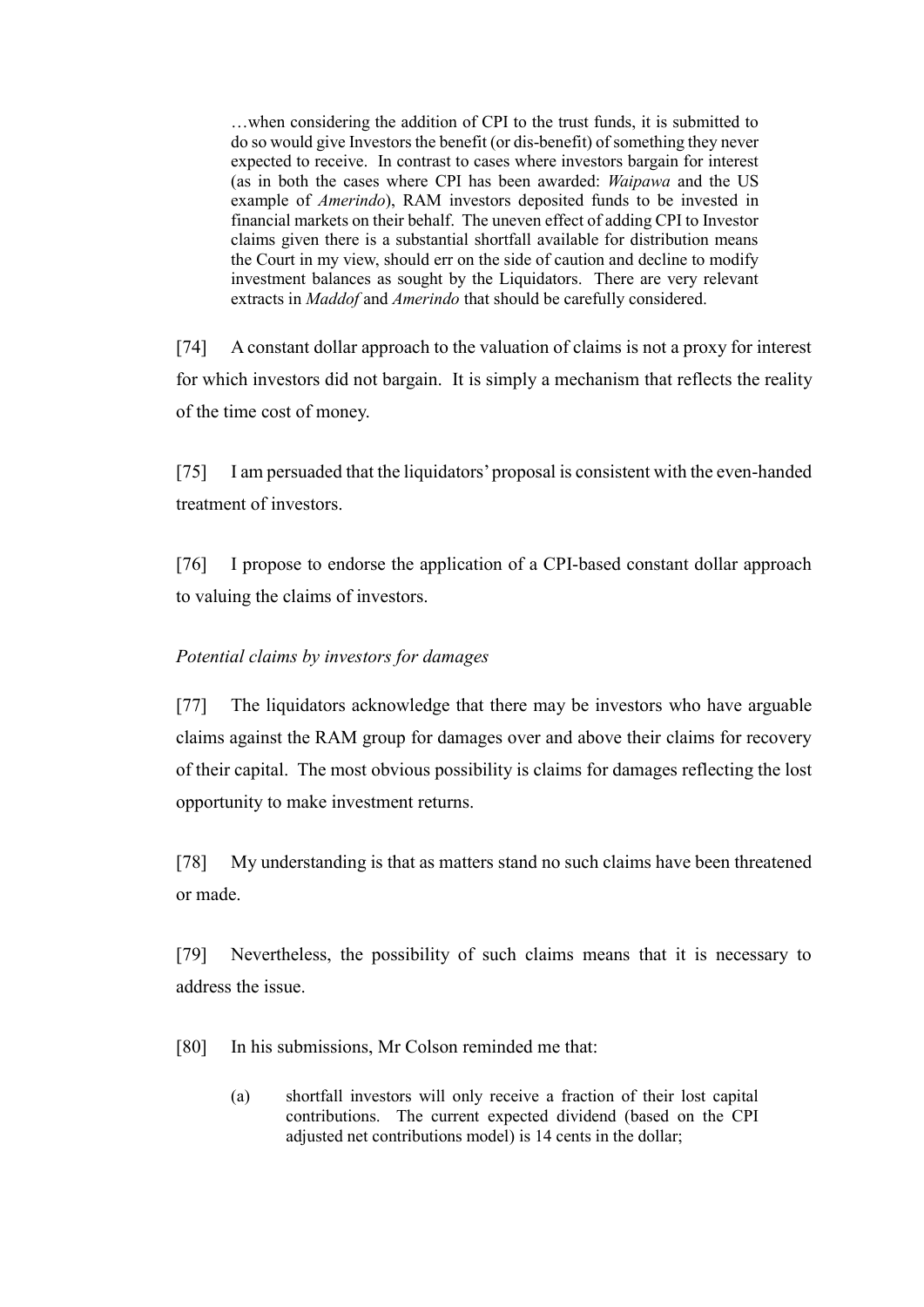- (b) there is a finite pool of money available for distribution to investors. Any return to Investors in respect of a damages claim for the loss of an opportunity to make an investor return, will reduce the return available to Investors on their lost capital contributions. The Liquidators consider that the fairest approach is that lost capital contributions be paid in priority to other contingent claims against RAM;
- (c) to require the Liquidators to consider claims other than simply on a net contribution balance basis will be time consuming and complex. The Second Fisk Affidavit details some of the complexities at paragraphs 46-54. The Liquidators consider that it will result in a distributions process which is time consuming and fraught. It will add further complexity, increase investor confusion about their expectations in the distributions process, and in turn will increase the costs of the liquidation;
- (d) it will also have an immediate effect on the interim distribution proposed. The Liquidators are currently proposing to make an interim distribution from \$17.5 million of funds. This distribution fund assumes total claims of \$124,709,390.34 (net contribution of claims for Shortfall Investors adjusted for CPI). Requiring the Liquidators to consider other potential claims means that there is an unknown value of claims which the Liquidators have not, and indeed currently cannot, quantify. Accordingly, in the absence of the order sought excluding such claims from the distribution model, the Liquidators would need to delay paying out an interim distribution until they have a better assessment of the likely value of such claims. This would be in no-one's interests.

[81] Section 284 of the Act confers on the Court a wide discretion to make orders necessary for this liquidation to proceed pragmatically. Mr Colson referred me to two cases in which, by slightly different means, this Court made orders having the effect of excluding the possibility of claims comparable to those hypothesised here.<sup>12</sup>

[82] In reliance on those authorities Mr Colson submitted that the Court has jurisdiction to make orders that the claims of general unsecured creditors and investors in respect of their capital investment will be paid in priority to any other claims investors may have against the RAM group. He contended that such an order might be made either pursuant to s 284 by directing that the liquidators may value any secondary claims by investors as having a value of zero or by ordering that the liquidators are only required to make a distribution in respect of any such claims after

 $12$ <sup>12</sup> *Re Kim International Airlines Ltd (in liq)* HC Auckland CIV-2005-404-7051, 26 July 2006; and *Re HIH Casualty and General Insurance (NZ) Ltd* HC Auckland CIV-2003-404-2838, 17 December 2003.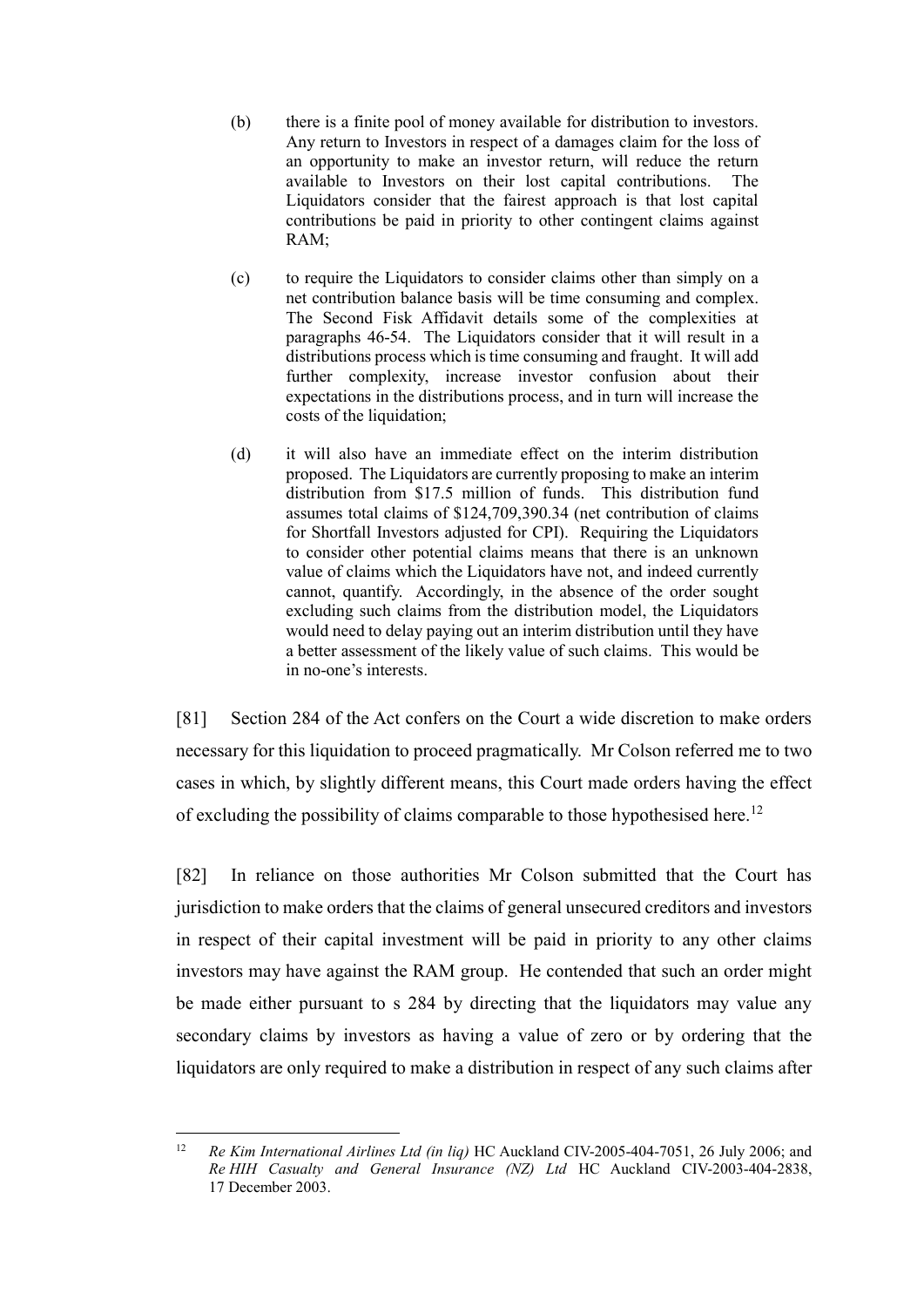their primary claims have been paid in full, or alternatively pursuant to s 307(1)(b) by simply valuing the claims at zero.

[83] Mr Colson concluded his submission in relation to this issue by referring me to *Graham v Arena Capital Ltd (in liq)*<sup>13</sup> and *Re Waipawa*, <sup>14</sup> in both of which cases orders consistent with those sought here were made. He also referred me to the orders made in the *Madoff* litigation in the United States where the United States Second Circuit Court of Appeals approved comparable orders.<sup>15</sup>

[84] The liquidators' submission in relation to this issue encountered no resistance from Mr Dewar, Mr Prince or Mr Chisnall.

[85] I am satisfied that this is an appropriate order to make. The liquidators need a series of orders that will enable them to bring this liquidation to a conclusion. The reality is that there is a huge gap between the uncontestable claims by general unsecured creditors and investors' claims in respect of their capital investments and the funds available for distribution. In my view, those claims are entitled to priority. As against that, there is the remote prospect of investors advancing speculative damages claims. The situation speaks for itself.

[86] I will make an order under s 284 of the Act directing the liquidators to treat the claims of general unsecured creditors and investors in respect of their investments as having priority so that only when they have been paid in full — which of course they will not be — are any other claims to be considered.

# <span id="page-20-0"></span>**Order 4 — what is the optimum algorithm for calculating claimants' entitlements?**

[87] This is the core issue in the case.

[88] For reasons that will become clear, it must be approached in stages.

<sup>&</sup>lt;sup>13</sup> *Graham v Arena Capital Ltd (in liq)*, above [n 8,](#page-15-2) at [17].

<sup>14</sup> *Re Waipawa*, above [n 8,](#page-15-2) at [30].

<sup>15</sup> *In Re Bernard L Madoff Investment Securities LLC* 654 F 3d 229 (2d CIR 2011) at 241.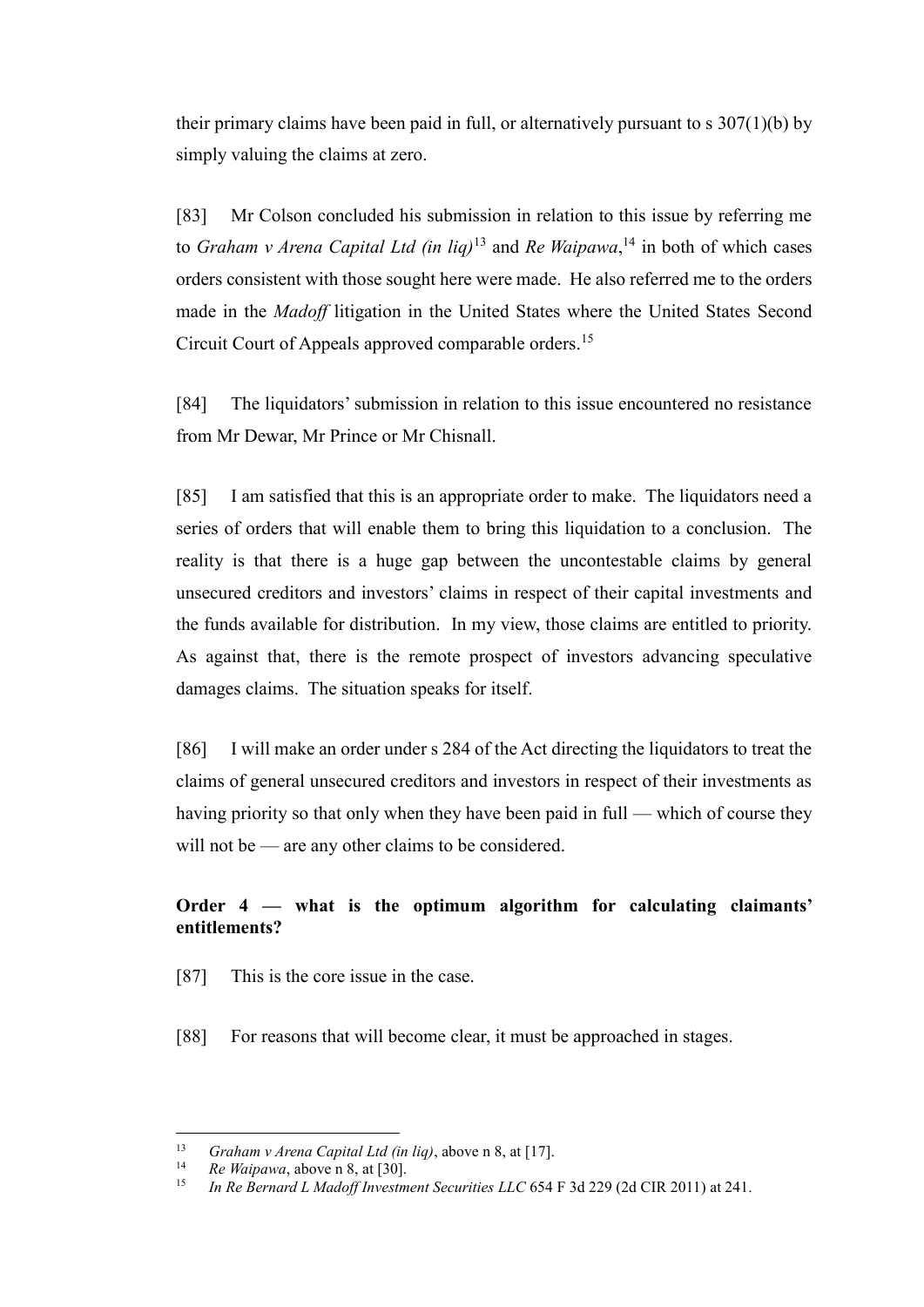#### <span id="page-21-0"></span>*Distribution model options*

[89] There is more than one algorithm available for determining the basis upon which claimants will receive distributions from a mixed fund.

[90] Even a cursory literature search will throw up a number, starting with what is generally referred to as the "last statement model" which, as the name suggests, takes the last statement issued to contributors as a starting point, through increasingly complex approaches.

[91] Three models were the subject of submissions in this case:

- (a) the "net contribution model";
- (b) the "alternative distribution model"; and
- (c) the "rising tide model".

[92] Mr Fisk's unchallenged evidence is that the alternative distribution model developed by the liquidators in this case as I understand it — and the rising tide model, though based on subtly different arithmetic, produce precisely the same outcomes. That being so, I do not propose to differentiate between them. As counsel have done, I will refer to the alternative distribution model.

[93] The net contribution model involves identifying each investor's capital investment in the scheme (ignoring fictitious returns), deducting the amount of any withdrawals by that investor and thereby identifying the investor's net loss. The funds available for distribution are then divided pro-rata based on each investor's net loss. The alternative distribution model too begins by identifying each investor's capital investment to the scheme. It then involves calculating the amount of each investor's withdrawals as a percentage of his or her capital investment. Distributions are then calculated having regard to the proportion of each investors investment that has already been repaid.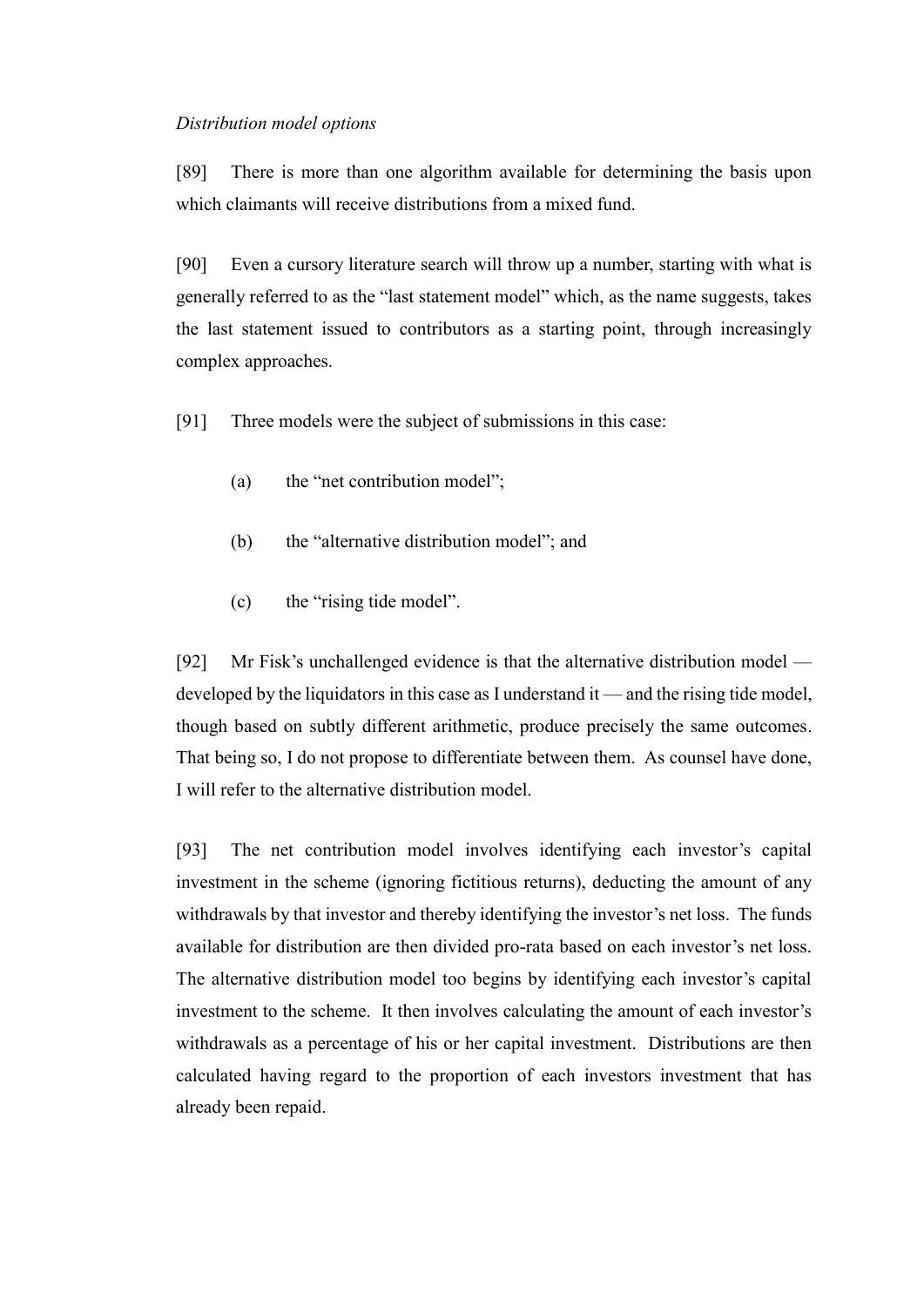[94] The essential difference between the two models is best illustrated by asking what each seeks to achieve. At the risk of oversimplification, the net distribution model seeks to achieve equality of treatment between investors by reference to their relative capital losses. The alternative distribution model, on the other hand, seeks to achieve equality by reference to the percentage of each investor's capital contribution that has been repaid.

## <span id="page-22-0"></span>*Company assets*

[95] As already said, as at the date of liquidation, a proportion of the assets available for distribution were apparently owned by RAM and Dagger and not impressed with a trust in favour of investors.

[96] On the liquidators' analysis such assets represent \$19,941,769.14 of the total funds recovered by the liquidators — about 80 per cent of the total of \$24,798,593.64.

[97] It is common ground that these company assets must be distributed on the basis provided for in pt 16 of the Act, the relevant provisions of which are mandatory.<sup>16</sup>

[98] The submissions made by Mr Colson on behalf of the liquidators, Mr Dewar on behalf of Dr Fehsenfeld and Mr Chisnall were all to the effect that the relevant provisions of the Act require that company assets be distributed on the basis of the net contribution model.

[99] I am not necessarily persuaded that the Act is as clear cut as counsel would have it.

[100] The key provision is s 313. It says in subs (1) that after paying any preferential claims liquidators are to apply the company assets to the satisfaction of all other claims. Then in subs (2) it says that such claims are to "… rank equally amongst themselves …" and if there is a shortfall "… payment shall abate rateably among all claims". Mr Colson, Mr Dewar and Mr Chisnall all submit that the effect of s 313 is

 $\overline{a}$ <sup>16</sup> Companies Act 1993, s 313.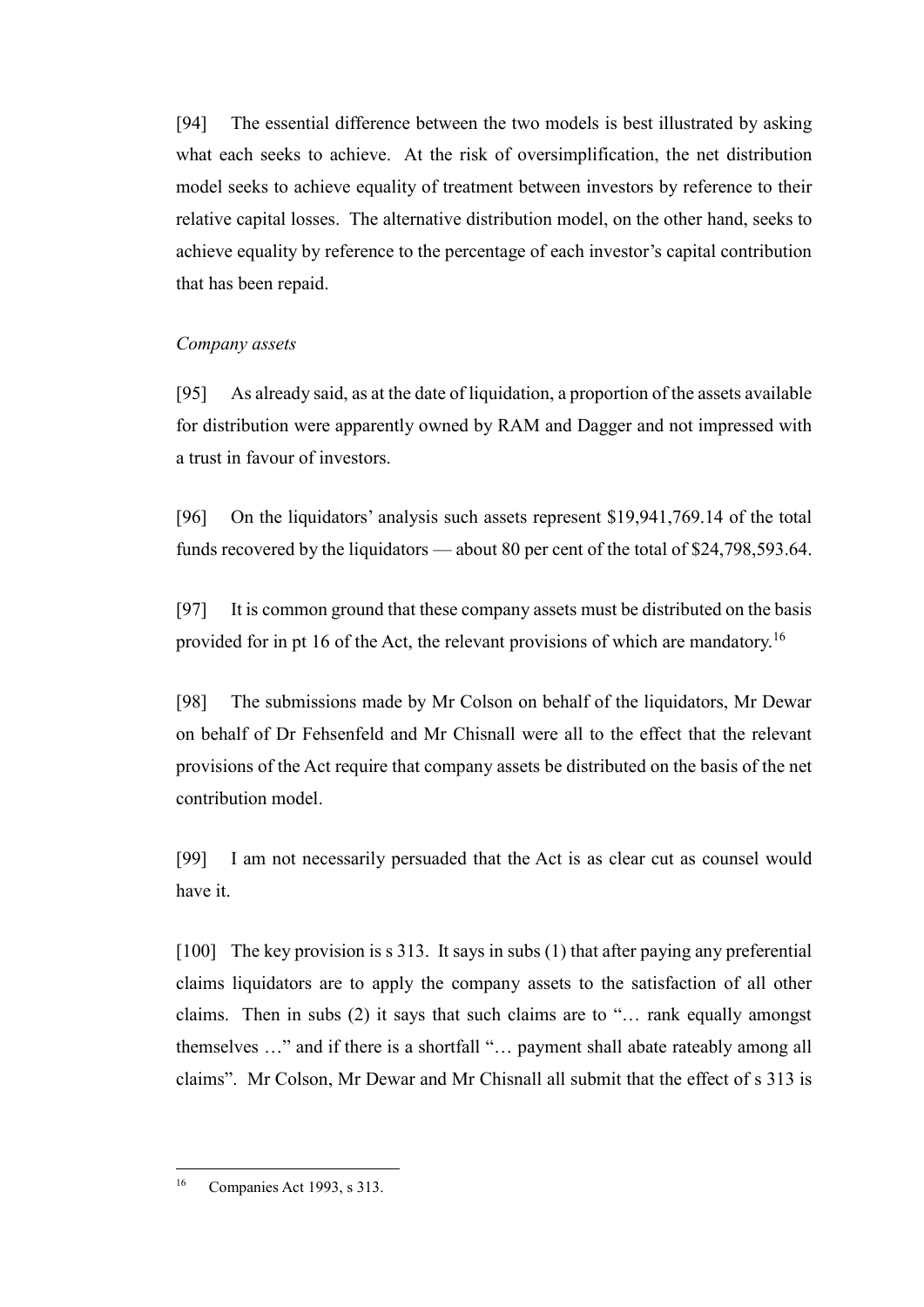to preclude the Court from ordering that the liquidators in this case distribute the company assets other than in accordance with the net contribution model.

[101] In doing so they contend that s 313 is based on the pari passu principle. I accept that. Since *British Eagle International Airlines Ltd v Compagnie Nationale Air France*, it has been an accepted premise of company law that in liquidations, distributions to classes of claimants are to be governed by that principle.<sup>17</sup> A more recent New Zealand exposition of the principle is to be found in *Attorney-General v McMillan & Lockwood Ltd*. 18

[102] But whether one focusses on the words used in the current New Zealand legislation, as I would prefer to do, or introduces the Latin expression into the analysis, I am inclined to think that one arrives at the same point. The key term in s 313 is "equally". The ablative, singular phrase "pari passu" translates, literally, as "at an equal step". The underlying principle is simply that unsecured creditors, as a class, must be treated equally. For completeness I mention that I do not see the term "rateably" as used in s 313(2) as in any way constraining that. To say that payments are to abate rateably is simply to say that they will abate consistently on the basis of the underlying principles applied to their calculation in the first instance.

[103] The real question is what equality of treatment means in any given case, and more particularly, what it means here.

[104] The legislation contemplates liquidators, and, if necessary, the Court, determining the amount of unsecured creditors' claims. Section 306 provides that such claims are to be valued as at the date of liquidation. Section 307 provides that if for any reason there is a question about the value of any claim the liquidator may determine this or refer the question to the Court which "… shall determine the amount of the claim as it sees fit".

 $17$ <sup>17</sup> *British Eagle International Airlines Ltd v Compagnie Nationale Air France* [1975] 2 All ER 390.

<sup>18</sup> *Attorney-General v McMillan & Lockwood Ltd* [1991] 1 NZLR 53 (CA).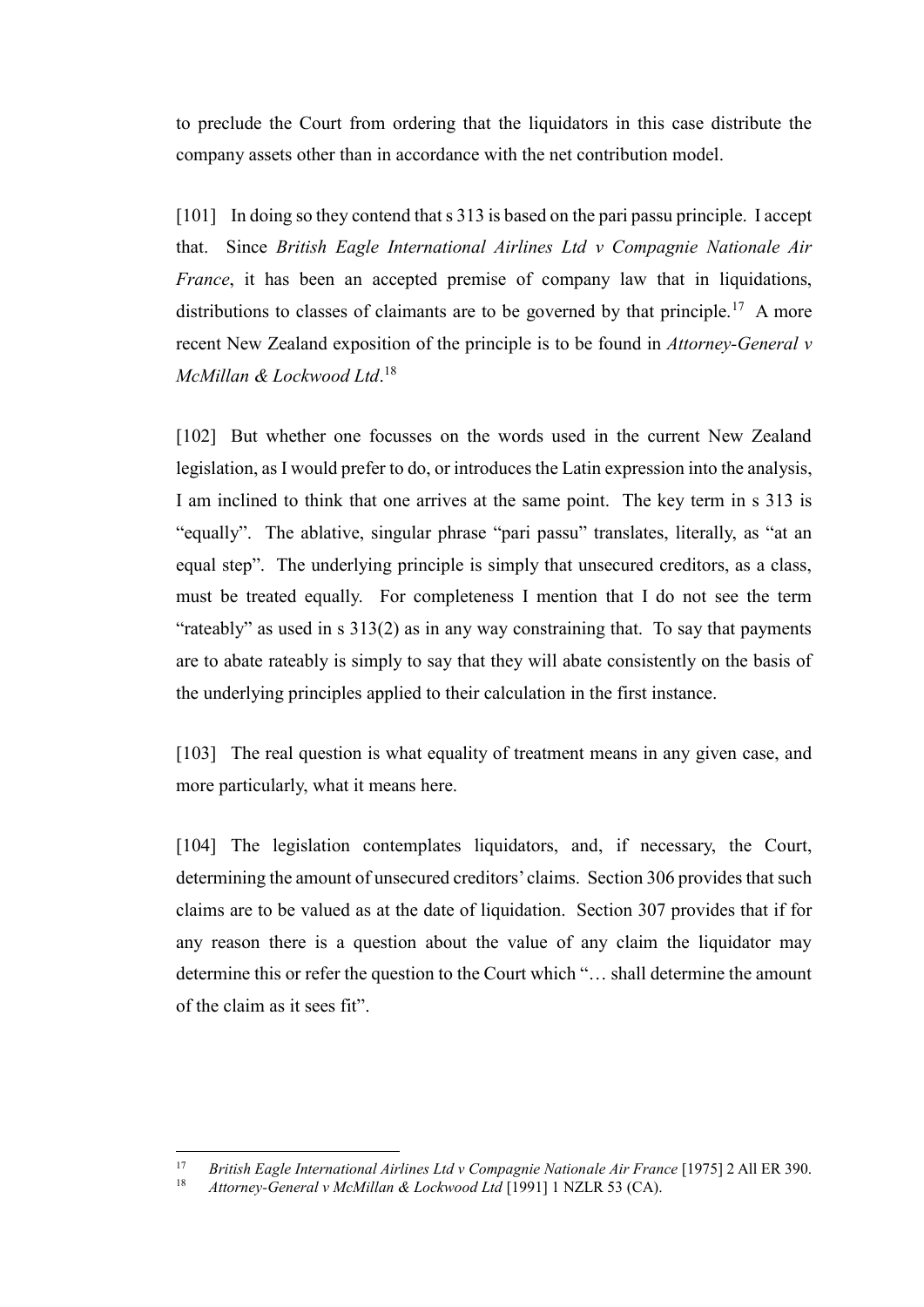[105] Obviously that must be done on a principled basis, but, in my view, there is nothing in any of these provisions that expressly requires unsecured creditors' claims to be valued on a net contribution basis.

[106] Nor was I referred to any case from New Zealand or elsewhere that expressly says so.

[107] In my view, there is nothing in pt 16 of the Act itself that would prevent the Court from ordering the liquidators to apply a different model provided that the principle of equality applies so that unsecured creditors as a class are treated even-handedly.

[108] That said I accept that the Act, and indeed the corresponding provisions in the earlier 1908, 1933 and 1955 Acts, have consistently been applied in the way described by counsel and it appears to me that the position advanced on behalf of the liquidators and Dr Fehsenfeld, and by Mr Chisnall, is now so well entrenched that any change should be brought about by the Legislature.<sup>19</sup>

[109] I also accept the practical point that Mr Colson emphasised that if there is more than one available method for the distribution of company assets then that would mean that liquidators would have no certainty and would find themselves effectively obliged to apply to the Court for directions in every case or at least every case involving the distribution of a substantial pool of money.

[110] For those reasons I conclude that the company assets must indeed be distributed by applying the net contribution model.

#### <span id="page-24-0"></span>*Trust assets*

[111] It is common ground that the Act has no direct application to the trust assets.

[112] Insofar as these are concerned strong arguments can be advanced in support of both the net contribution model and the alternative distribution model.

 $19$ <sup>19</sup> Change in this area may not be far away. In May of 2018 the Ministry of Business, Innovation and Employment released a report concerning the way that the law deals with Ponzi schemes.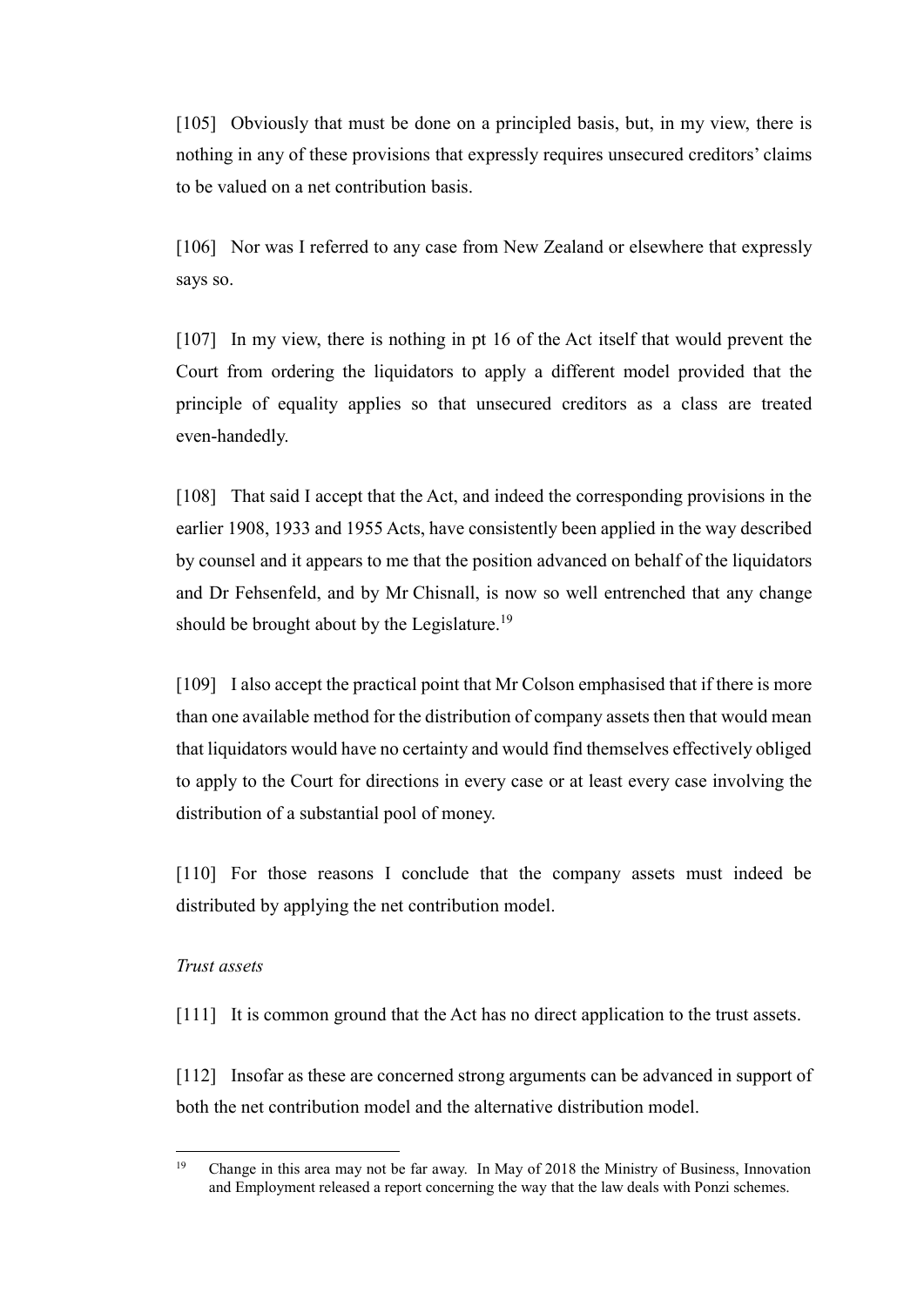[113] This is amply demonstrated by the submissions of Mr Colson and Mr Dewar in support of the former, and Mr Chisnall (and of course Mr Prince) in support of the latter.

[114] In the course of argument the parties contending for both of the distribution models in play sought to demonstrate by reference to examples how each would throw up anomalies. I am not convinced that extreme examples are helpful. The reality is that whatever approach is adopted there will be claimants whose positions are dramatically affected, positively and negatively.

[115] In his evidence Mr Fisk summarised the impact of the application of both models in these terms:

- 9.31 The total amount for distribution under each model is the same. However, the effect of the Alternative Model is, broadly, two-fold:
	- (a) the number of investors eligible for a distribution would reduce from 639 under the Net Contributions Model to 418 under the Alternative Distributions Model. See for example Investors A and B above who would be eligible for a distribution under the Net Contributions Model but would not be eligible for any distribution under the Alternative Distributions Model;
	- (b) the effect of this is to increase the likely distribution from 11.23 cents in the dollar under the Net Contributions Model based on a funds distribution of \$14 million (to a maximum of 18.23 cents in the dollar) under the Alternative Distributions Model for those eligible for a distribution. Only those investors who made no withdrawals prior to the collapse of RAM would receive a full 18.23 cent distribution in the liquidation.

[116] Thus, under the net contribution model a larger number of claimants would receive some payment but average distributions would (of course) decrease.

[117] The argument in favour of the net contribution model (in respect of trust assets) was advanced on behalf of the liquidators by Mr Colson and supported on behalf of Dr Fehsenfeld by Mr Dewar.

[118] Mr Colson's first drew an analogy with the Companies Act regime and in particular s 313 of the Act which he submitted provides for "… the overall pari passu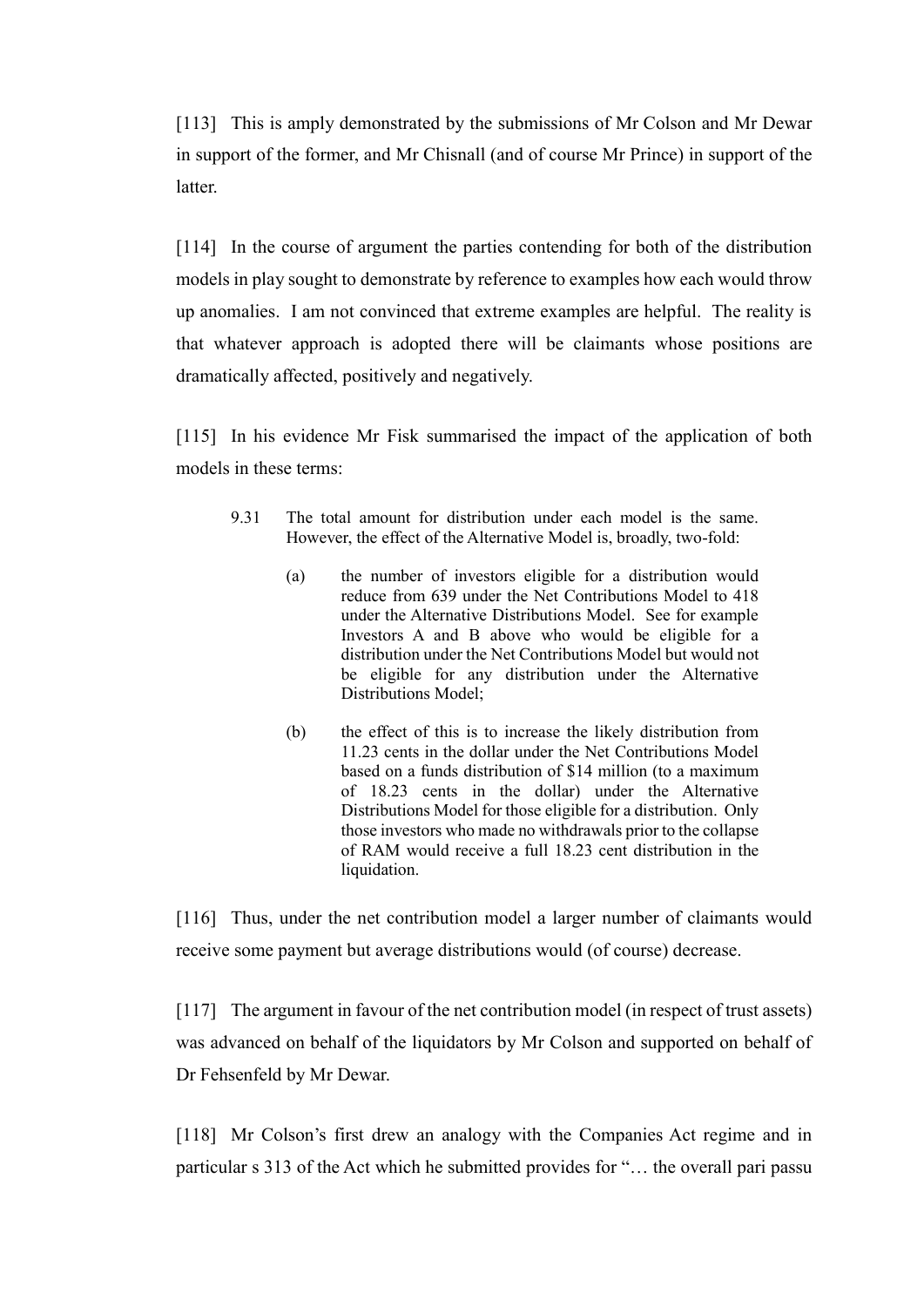approach …". He contended that "… pari passu is a hallmark of Commonwealth insolvency law …" and that to apply a different approach to the trust assets "… would make a substantial gouge into that hallmark …". I have difficulty following this argument. It is common ground that the Court is dealing with two distinct categories of assets — company assets and trust assets. I do not see why the established regime for dealing with the former would be undermined by adopting a different approach in dealing with the latter.

[119] Mr Colson's second submission, which, as he says, is closely related to his first, is that the Companies Act regime provides that the amount of any claim must be ascertained as at the date of the liquidation. He submits that, whereas the net contribution model is consistent with this, the alternative distribution model is not because it brings to account pre-liquidation payments. Again, it is difficult to see the force in this contention given that the Court is dealing with two distinct categories of assets.

[120] The third submission advanced by Mr Colson is that adopting different approaches to company assets and trust assets in a liquidation would involve additional layers of cost and uncertainty. First, there would need to be an assessment of what are company and what are trust assets. Second, it would always be necessary to assess how to distribute the latter. There is some force in this. But my sense is that it would be easy to overstate the magnitude of the problem. The vast majority of company liquidations do not involve trust assets and equitable tracing exercises. And of course, uncertainties around distribution methodology for mixed pools of trust assets arise outside the company liquidation regime.

[121] Mr Colson's fourth submission is effectively that the application of anything other than the net contribution model to the distribution of the trust assets in this case would be inconsistent with the provisions of the Companies Act and the Property Law Act 2017 which were the subject of discussion in the *Fisk v McIntosh* litigation. As Mr Colson says, these Acts provide for change-of-position defences. He emphasised that the Supreme Court applied these provisions in holding that the liquidators here could claw back payments that exceeded claimants' contributions subject to such defences. It is certainly true that the application of the alternative distribution model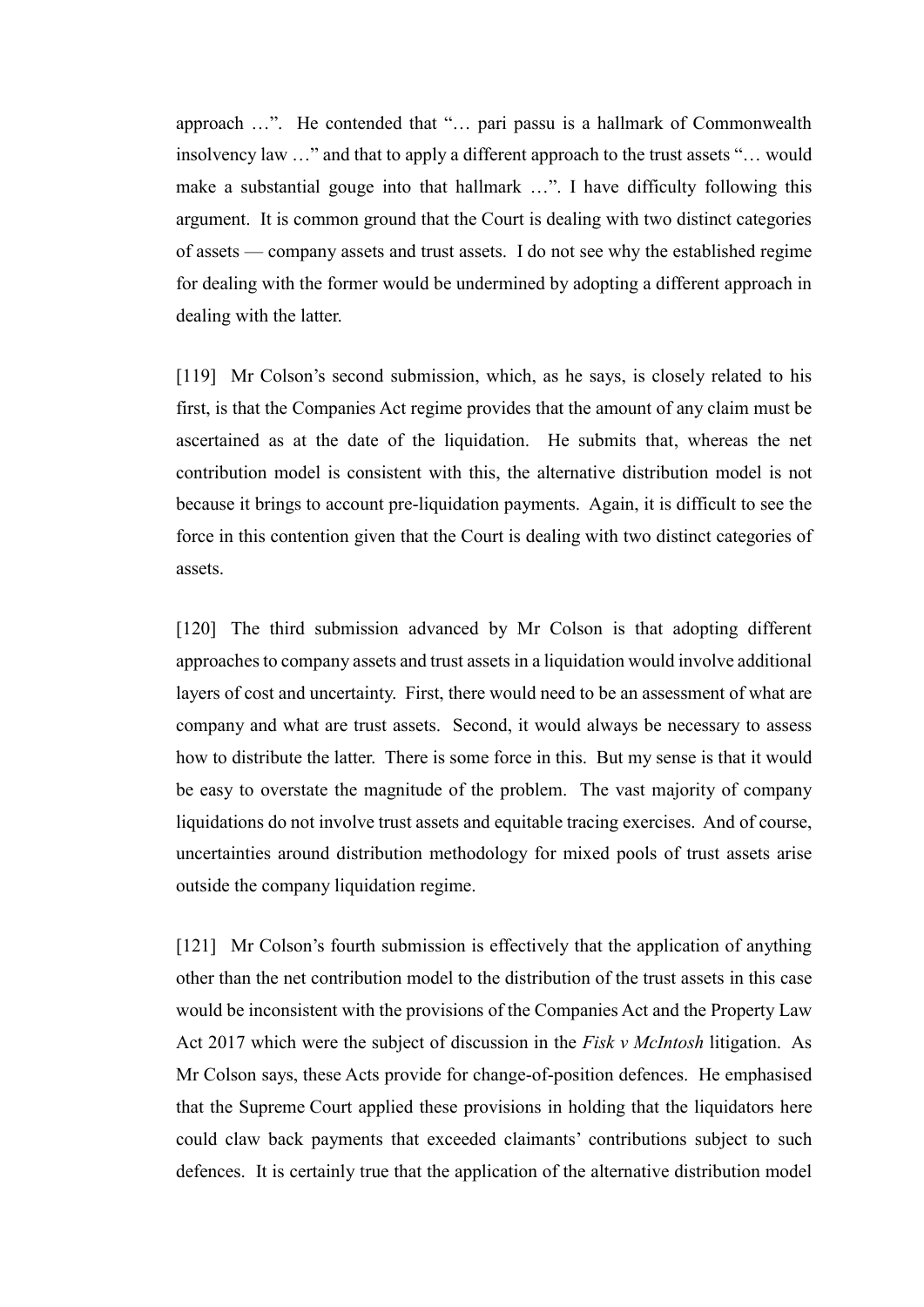would bring to account pre-liquidation withdrawals as a matter of course and that some of these may not be payments in relation to which the investor would be able to advance a change-of-position defence.

<span id="page-27-0"></span>[122] The fifth submission made on the liquidators' behalf by Mr Colson is that the alternative distribution model may be inconsistent with claimants' existing proprietary rights. In relation to this submission he referred to the House of Lords' judgment in *Foskett v McKeown*, where the House of Lords concluded that investors whose funds had been misapplied in breach of trust were entitled to trace into the premiums that had been paid from those funds and described the rights of the investors to do so as "... hard-nosed property rights".<sup>20</sup> He also referred me to the observation made by the Supreme Court in the *Fisk v McIntosh* litigation that "… the defrauded investors were left only with a pro-rata claim to the securities and money held by RAM as investment manager by those investors".<sup>21</sup> I am not persuaded that *Foskett v McKeown* is a useful case to introduce into the argument. There, the House of Lords was dealing with the issue of the proper reach of equitable tracing orders. Here, we are dealing with a fund that everyone accepts consists of unidentified trust assets and considering the question of the appropriate methodology for equitable tracing. However, I accept that the passage from the Supreme Court's judgment in the *Fisk v McIntosh* litigation appears to proceed on the basis that the net contribution model would be applied in respect of all available assets.

[123] The sixth submission made by Mr Colson is effectively that the weight of authority in this country and throughout the Commonwealth is in favour of a net contribution model.

[124] Mr Colson's final submission as to the most appropriate methodology for distributing the trust assets was in the nature of a warning that the American cases which tend to treat alternative distribution models, particularly the rising tide model, as viable options in a way that is not as evident elsewhere — arise against the background of different legislation and may not be very helpful.

 $20$ <sup>20</sup> *Foskett v McKeown* [2001] 1 AC 101 at 109.

<sup>21</sup> *McIntosh v Fisk* (SC), above n [4,](#page-6-0) at [17].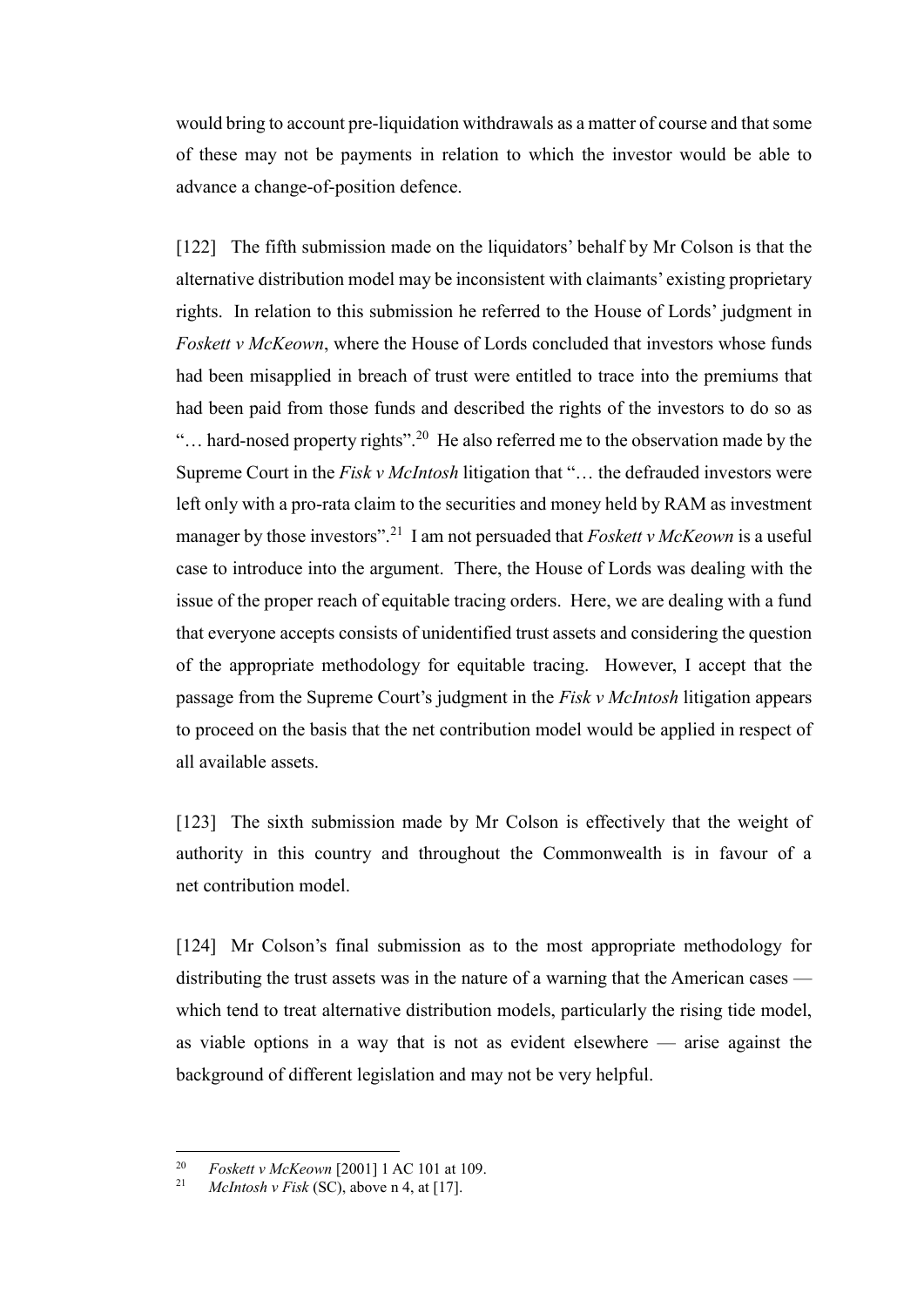[125] On behalf of Dr Fehsenfeld, Mr Dewar submitted that the net contribution model was "… the only equitable method of achieving "the least unfair result for investors"" (adopting the expression used by Williams J in *Re International Investment Unit Trust)*. 22

[126] He emphasised many of the points that Mr Colson had made. In addition he submitted that there were at least two difficulties with the alternative distribution model that he invited me to conclude meant that it was not possible to have confidence that it would achieve equity in this case.

[127] The first issue Mr Dewar raised relates to how withdrawals and subsequent reinvestments are accommodated by the two models.

[128] He posited a situation in which investor A invested \$2 million and withdrew nothing and investor B invested \$2 million, withdrew \$1 million and then reinvested \$1 million.

[129] Putting aside any impact of the constant dollar approach, the net contribution model would treat investors A and B as being in the same position. Both have suffered a loss of \$2 million. But the alternative distribution model would not. On this model, investor A has received a zero per cent return, but investor B, who has invested \$3 million (\$2 million plus \$1 million) and withdrawn \$1 million, has received a 33.3 per cent return. Thus, on the net contribution model, investors A and B would participate in any distribution equally, whereas, on the alternative distribution model, investor A would have to recover 33.3 per cent of his or her \$2 million loss before investor B would be entitled to participate.

[130] This issue — if indeed it is correct to regard it as an issue — is not touched on in any of the New Zealand cases. But it was the subject of attention by the United States Seventh Circuit Court of Appeals in *SEC v Huber*. 23 That Court concluded that the most appropriate way of addressing the point was to treat reinvestments as "rescinding" earlier withdrawals so that each investor's maximum

 $22$ <sup>22</sup> *Re International Investment Unit Trust,* above n [7,](#page-14-3) at [73].<br><sup>23</sup> *SEC*: *Huber* 702 E 3d 003 (7<sup>th</sup> Cir 2012).

*SEC v Huber* 702 F 3d 903 (7<sup>th</sup> Cir 2012).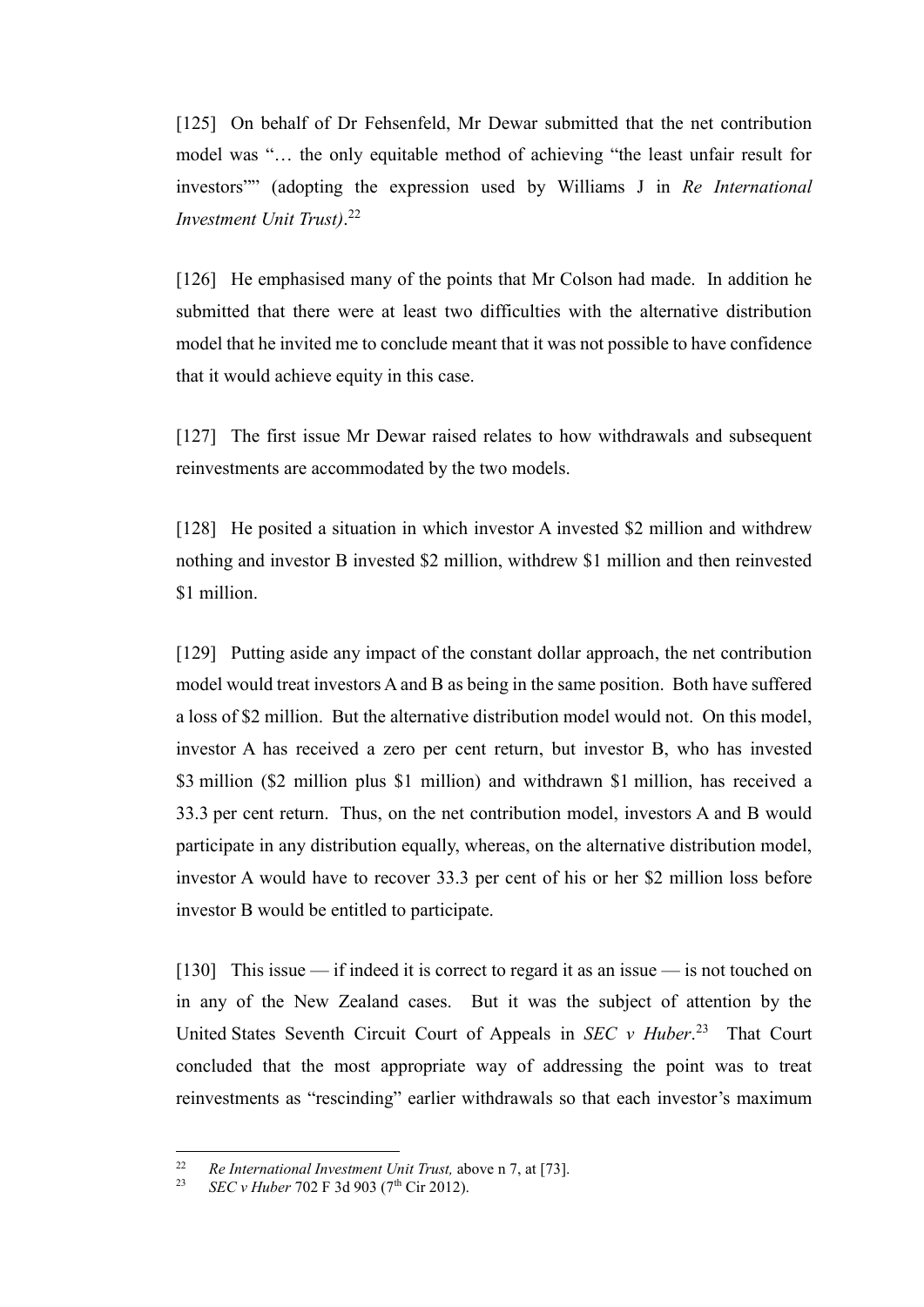balance in the scheme would be regarded as the baseline for calculating of his, her or its percentage recovery.

[131] The second point Mr Dewar raised concerns what he refers to as "fresh deposits". He pointed out that, on the liquidators' analysis, Dr Fehsenfeld is said to have made certain investments and withdrawals in the early days of the scheme and invested \$3 million in the latter stages.

[132] Mr Dewar's submission in relation to this was as follows:

Whatever the circumstances, these are fresh funds and could not possibly be tainted by bona fide capital withdrawals made many years earlier. To do so is inequitable and is tantamount to saying that he is denied all remedy because of the extent of the effectiveness of the fraudster's actions in defeating the Liquidators and investigators, thereby advantaging others. This is simply wrong thinking and cannot accord with anyone's view of equity.

[133] I do not find that contention especially persuasive. It tends to ignore the core question in relation to which the liquidators seek the Court's direction, that is to say, the most appropriate method of distributing a mixed trust fund amongst a number of investors all of whom have legitimate claims.

[134] The alternative distribution model was advanced as the preferable approach by Mr Chisnall who was supported by Mr Prince.

[135] Mr Chisnall submitted first that insolvency law principles, which are designed to apply to bona fide but financially troubled businesses, are inapt for Ponzi schemes which are, by their nature, fraudulent.

[136] Second, Mr Chisnall submitted that the fact that the New Zealand courts in various cases have concluded that the net contribution model was the one that would come closest to doing overall justice did not mean that the same conclusion should be reached here.

[137] Mr Chisnall's third submission was that to the extent that the issue of how the alternative distribution model deals with reinvestments was a concern, the solution was to be found in *SEC v Huber* and the application of the maximum balance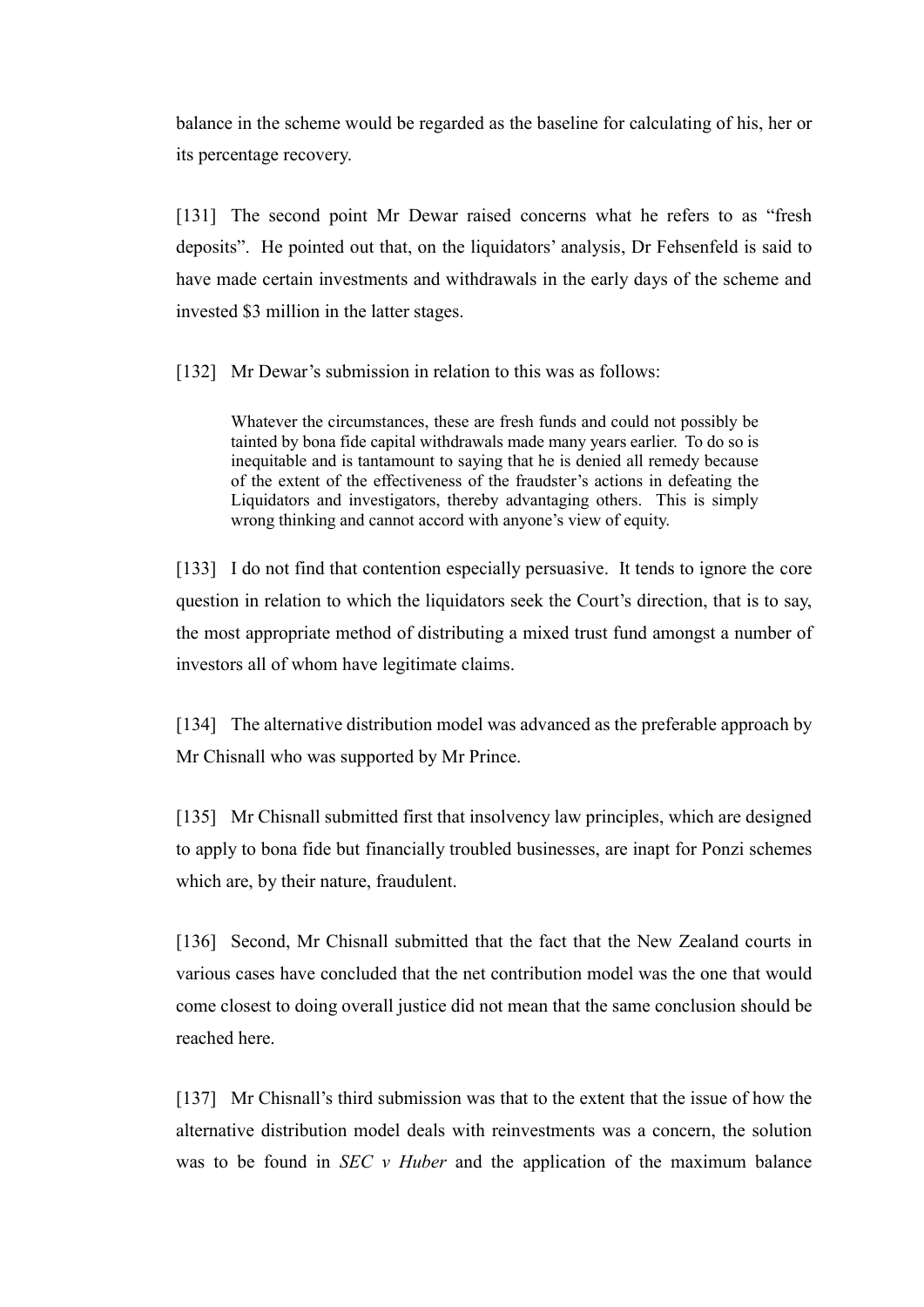approach, which could very easily be grafted onto the liquidators' alternative distribution model.

[138] Fourth, Mr Chisnall submitted that the second concern raised by Mr Dewar on Dr Fehsenfeld's behalf relating to his late investment involved the introduction of tracing, which he suggested was neither relevant nor helpful.

[139] Finally, Mr Chisnall submitted that the broad equitable considerations manifest in the American cases may be more directly applicable here than the narrowly focused enquiry in the New Zealand cases such as *Waipawa* and *Arena*. 24

[140] In the end, I have reached the conclusion that the trust assets should, like the company assets, be distributed in accordance with the net contribution model. It would be nothing short of intellectual dishonesty to claim that there is not an element of intuitive judgment in that. However, there are some key points which have persuaded me that that is the appropriate approach in this case.

[141] Before focussing on these, however, it is important to make it clear that, in my view, there are circumstances in which it would have been open to the Court to order that liquidators adopt a different approach such as the alternative distribution model in relation to a mixed fund impressed with a trust. Whilst the question of how to distribute the trust assets here arises in the context of the liquidation of RAM and the other companies in the group, that is a mere matter of happenstance. The essential inquiry is as to the most appropriate basis to allow the claimants to a mixed fund impressed with a trust to participate in that fund. I do not accept the contention that Mr Colson for the liquidators came close to advancing, and which Mr Dewar for Dr Fehsenfeld certainly advanced, that the Companies Act and the principles that apply to the distribution of company assets under that Act should also dictate — or at least heavily influence — the distribution of the trust assets. In that regard, I accept the submissions made by Mr Chisnall that insolvency law principles are not necessarily appropriate for application to Ponzi schemes.

<sup>24</sup> *Re Waipawa*, above n 8; and *Graham v Arena Capital Ltd*, above [n 8.](#page-15-2)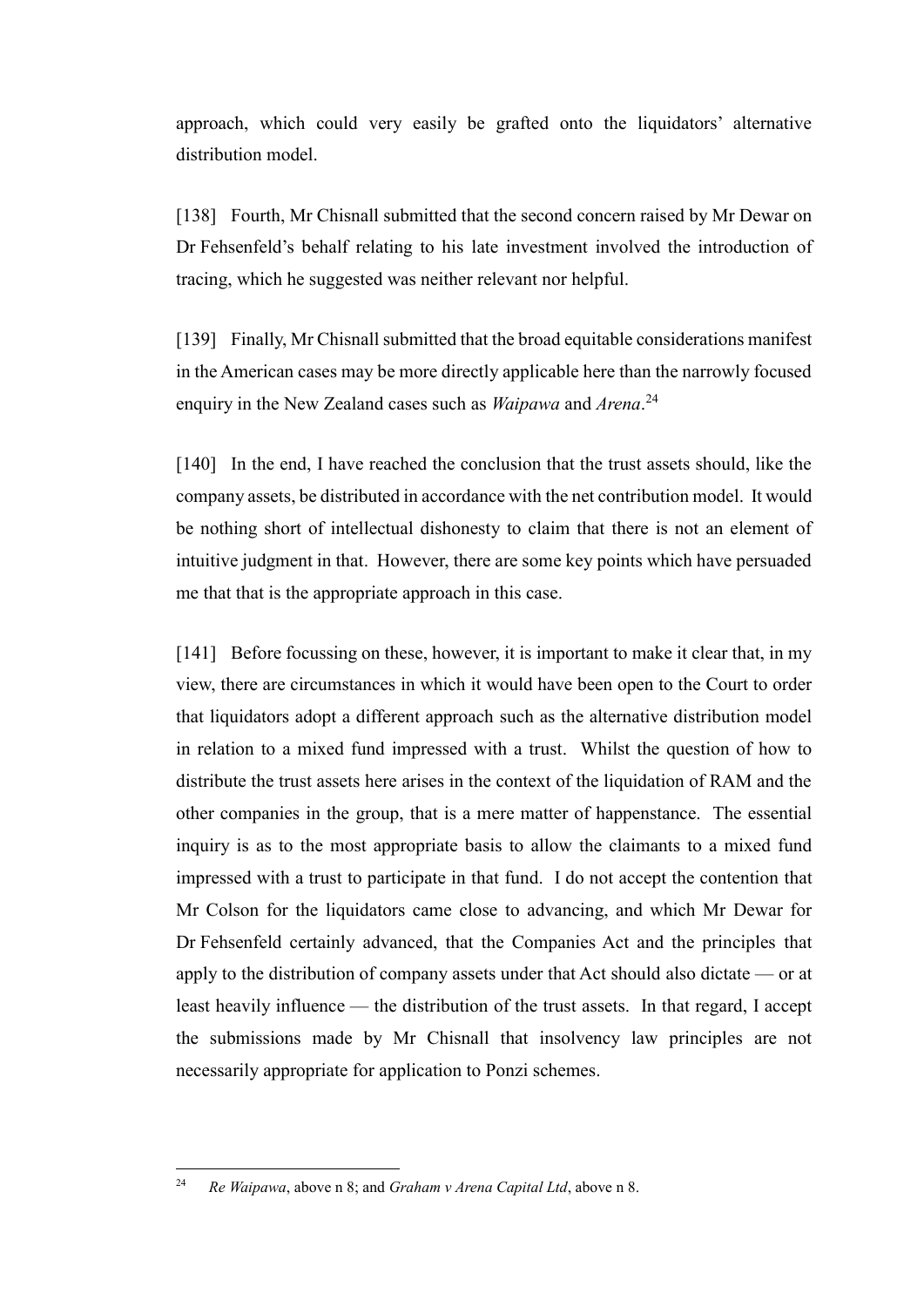[142] The bases upon which I have concluded that the liquidators should adopt the net contribution model in assessing the claims for trust assets in this case are a combination of legal and practical points.

[143] It is true, as Mr Colson submits, that all of the New Zealand authorities to which I was referred in argument, bar one, ultimately order distribution on a net contribution basis.<sup>25</sup> Whilst it needs to be borne in mind that only *Graham v Arena Capital Ltd* and *Re Trans Capital Ltd (in liq)* focus any real attention on an approach similar to the alternative distribution model, and in one of those cases, *Re Trans Capital Ltd (in liq)*, Wild J expressly preferred a version of the alternative distribution model, I accept the submission made by Mr Colson and Mr Dewar that the net contribution model is entrenched in Commonwealth law. On this basis it might be said that persons investing in any scheme in this country could expect that, if the scheme fails, a net contribution model will govern the distribution of available assets.

[144] As Mr Colson submitted it is clear from the judgment in the *Fisk v McIntosh* litigation that the Supreme Court proceeded on the assumption that a net contribution model would govern the distributions of all available assets. Whilst the issue of the basis for distribution was not before the Supreme Court in quite the direct sense that it is before me, I am nevertheless influenced by this.

[145] Although I am not entirely convinced that this is the issue that it is perceived to be, I am influenced also by Mander J's concerns as outlined in *Graham v Arena Capital Ltd* that the distribution of the trust assets on the alternative distribution model might circumvent the voidable transaction provisions of the Companies Act and the Property Law Act.<sup>26</sup> I expect that such considerations were behind the Supreme Court's observations about distribution methods in the *Fisk v McIntosh* litigation.

 $25$  The New Zealand cases (not all of which even recognise the existence of the alternative models for calculating distributions such as the rising tide model) are: *Re Registered Securities (in liq)*, above n [8;](#page-15-2) *Re International Investment Unit Trust*, above n [7;](#page-14-3) *Re Waipawa,* above [n 8;](#page-15-2) *Finnigan v Yuan Fu Capital Markets Ltd (in liq)* [2013] NZHC 2899; *Graham v Arena Capital Ltd*, above n [8;](#page-15-2) and *Re Trans Capital Ltd (in liq)* (No. 4) HC Wellington M84/99, 26 May 2000. The other Commonwealth cases to which counsel made some reference are: *Barlow Clowes International Ltd (in liq) v Vaughn,* above n [8](#page-15-2) ; and *Foskett v McKeown*, above n [20.](#page-27-0) 

<sup>26</sup> *Graham v Arena Capital Ltd*, above [n 8,](#page-15-2) at [38]–[39].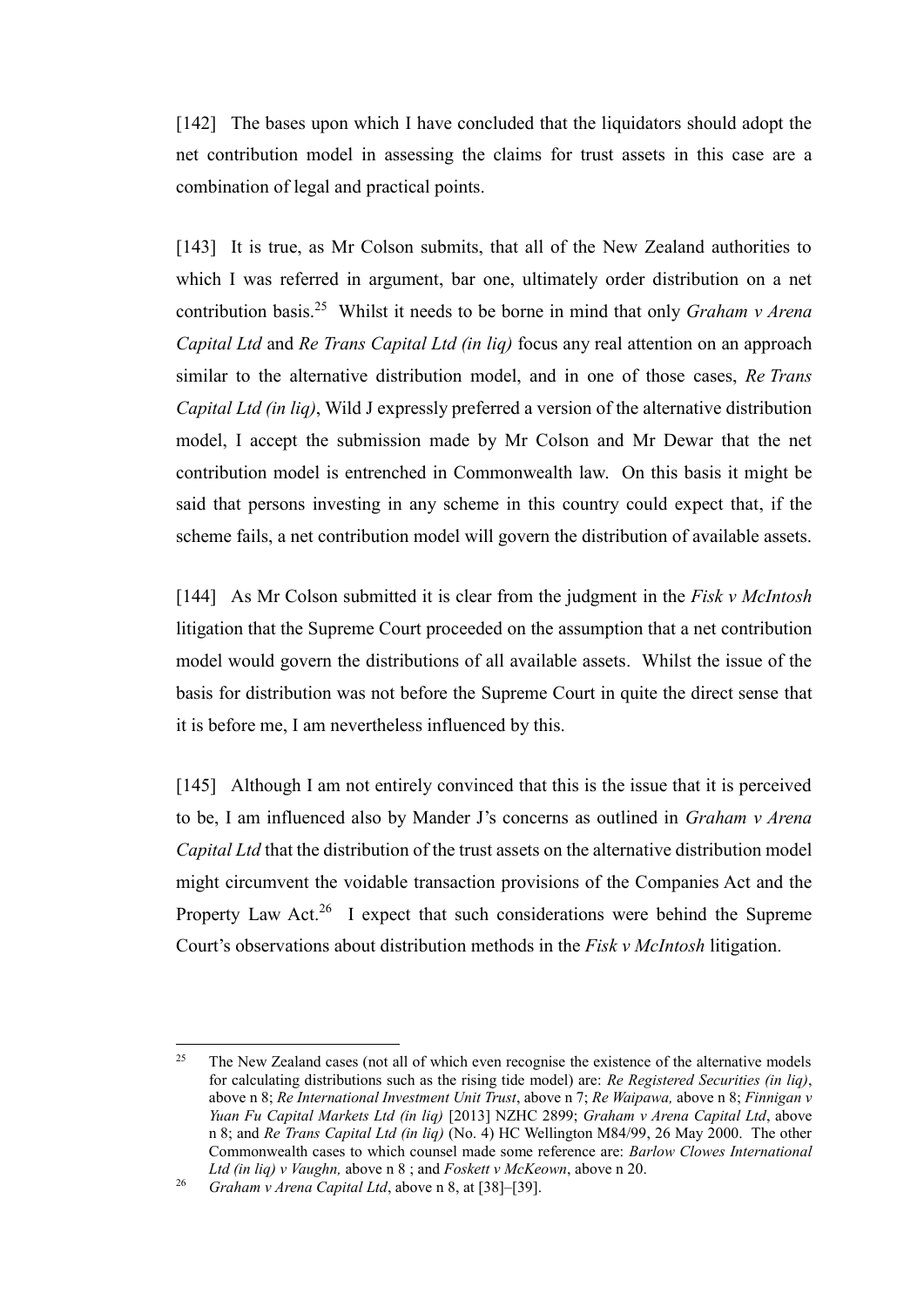[146] As already recorded, of the funds available for distribution, the company assets represent 80 per cent and the trust assets represent 20 per cent. Thus the overwhelming majority of the funds available for distribution are to be distributed in accordance with the net contribution model. Mr Fisk's evidence is that distributing the company assets and the trust assets on different bases would add appreciably to the costs involved in the completion of the liquidation. I can see very little advantage in ordering a hybrid distribution the additional costs of which will further erode the assets available for claimants.

[147] In the end, on the particular facts of this case, I do not accept that there is anything more inherently equitable or fair in distributing the trust funds that are available in accordance with either the net contribution model or the alternative distribution model. I am inclined to favour the algorithm that benefits the greater number of claimants, which is the net contribution model as Mr Fisk's evidence indicates. But, frankly, there is very little in it. In the end, I find myself reaching the same conclusion as Williams J reached in *Re International Investment Unit Trust* that the net contribution model is the one that achieves the least unfair result for the largest number of claimants.<sup>27</sup>

[148] Because I have concluded that both the company assets and the trust assets should be distributed on the same basis, it is unnecessary to return to the issue of whether the liquidators' assessment of what monies fall into each category is correct. Little attention was paid to this issue by counsel. However, my preliminary view is that the liquidators' assessments are correct.

## <span id="page-32-0"></span>**Order 5 — how should the liquidators' costs be dealt with?**

[149] The liquidators are entitled to be paid their actual and reasonable costs on the pre-determined terms. The only available source for the payment of these is the common fund. There is no opposition to the liquidators being paid from the common fund.

<sup>27</sup> *Re International Investment Unit Trust*, above n [7.](#page-14-3)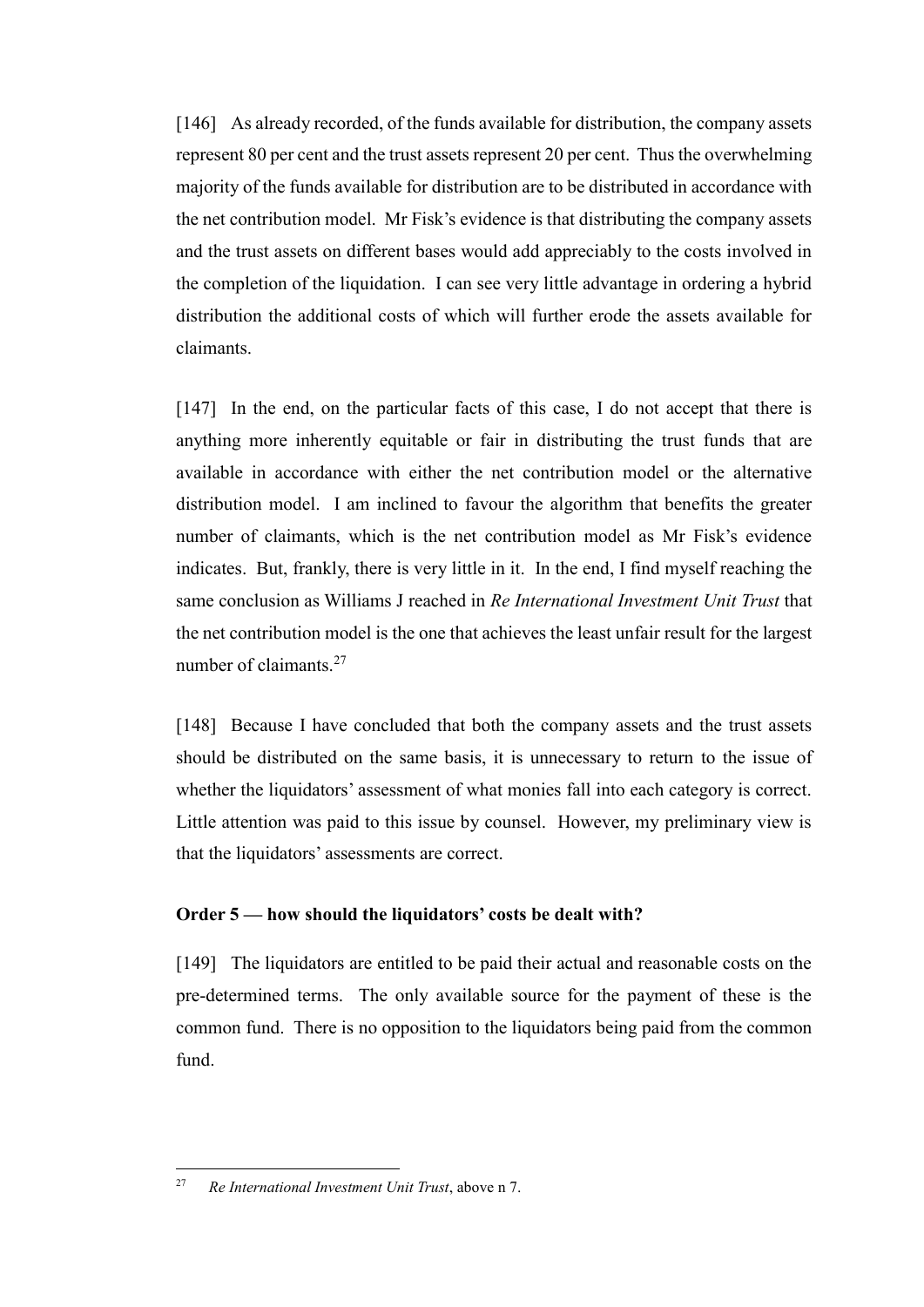[150] However, I will direct that, prior to the finalisation of the liquidation, the liquidators provide the Court with a final report detailing their costs for the liquidation for final approval.

# <span id="page-33-0"></span>**Order 6 — how should the liquidators engage with claimants in the distribution process?**

[151] In the sixth order the liquidators propose a process for advising investors of the outcome of the assessment of distributions. I have reviewed this. It seems entirely appropriate, giving the investors an opportunity to be heard, a mechanism for bringing the matter to conclusion and of course any investor is able to seek a review pursuant to s 284 of the Act.

[152] I will approve the proposed process.

## <span id="page-33-1"></span>**Order 7 — how should unclaimed amounts be dealt with?**

[153] In the seventh order the liquidators propose that if it comes about, as it surely will, that they are unable to locate some investors, that after making reasonable efforts to do so, the amount of money involved is to be treated as unclaimed monies pursuant to the Unclaimed Monies Act 1971 and paid to the Commissioner of Inland Revenue in accordance with  $s(4)(3)$  of that legislation.

[154] There is no objection to this course. On its face, it seems appropriate and I am prepared to make the necessary order. But I propose to direct the liquidators to retain the funds for an extended period.

## <span id="page-33-2"></span>**Order 8 — what of the future?**

[155] The last order that the liquidators seek is that leave to apply for further directions be reserved.

[156] I am prepared to make that order.

## <span id="page-33-3"></span>**Conclusion and orders**

[157] For the above reasons I make the following orders: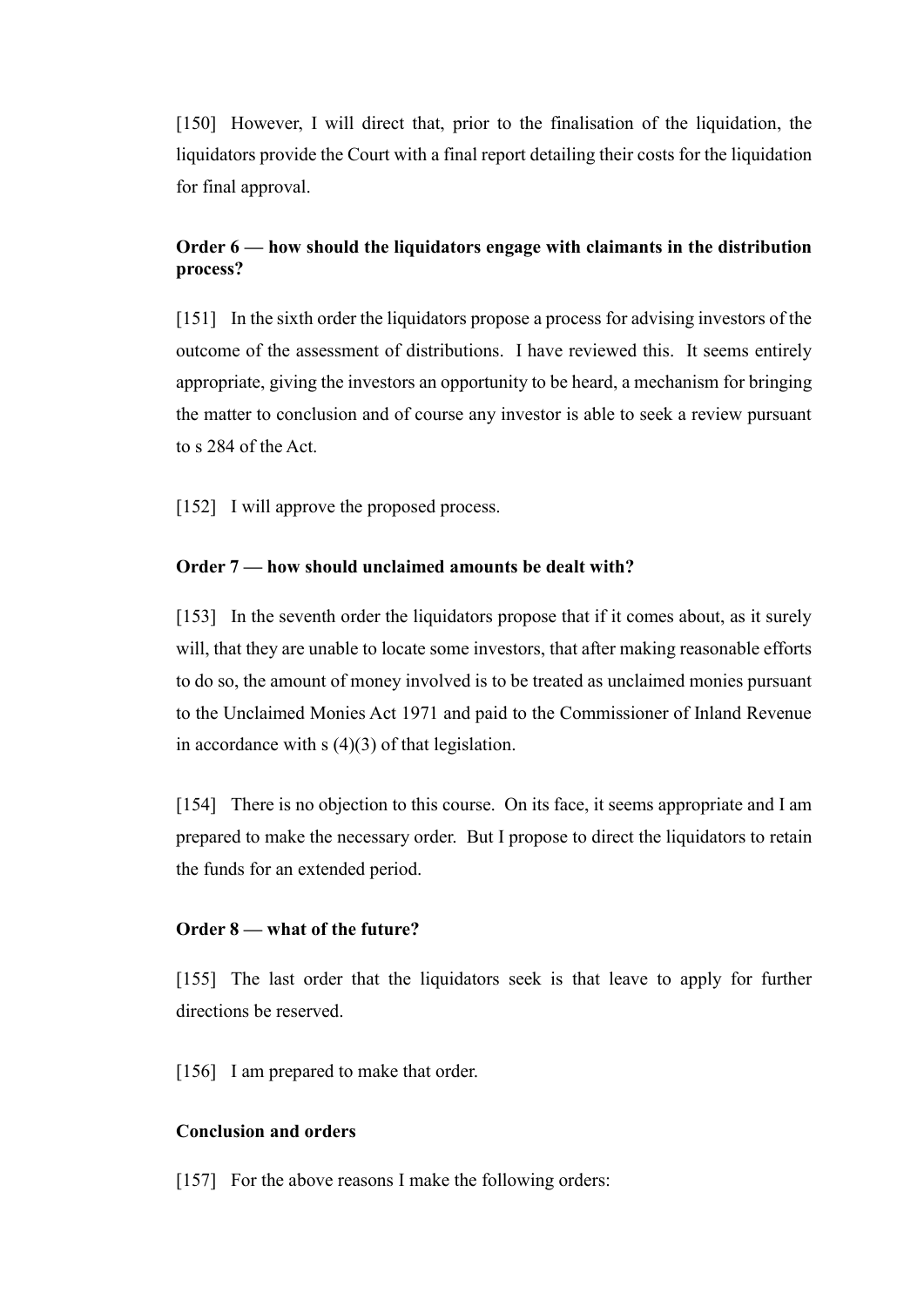## *Order 1*

Pursuant to s 271(1)(b) of the Companies Act 1993, Ross Asset Management Ltd (in liq) and Dagger Nominees Ltd (in liq) are to be treated as one company for the purposes of their liquidations.

## *Order 2*

- A Pursuant to s 284 of the Companies Act 1993, I direct that the liquidators treat the claims of general unsecured creditors and the claims by investors for their capital investment as ranking equally.
- B The company assets apparently owned by Ross Asset Management Ltd (in liq) and Dagger Nominees Ltd (in liq) as at the date of their liquidation and the trust assets held by them on behalf of investors are to be treated as forming one pool of assets for the purposes of distribution.

#### *Order 3*

- A I order that there is to be no tracing into the common fund.
- B I order that the liquidators are not to apply the rule in *Clayton's Case* in relation to the distribution of the common fund.
- C Having regard to the effect of the Supreme Court's decision in *McIntosh v Fisk* [2017] 1 NZLR 863, I order that no investor who has recovered his or her capital investment in the fund (as determined by the liquidators) is to be included in any distribution.
- D I make the orders sought by the liquidators at [3.3]–[3.4] of their (amended) originating application (as recorded at [26] above) in relation to the treatment of transfers between portfolios.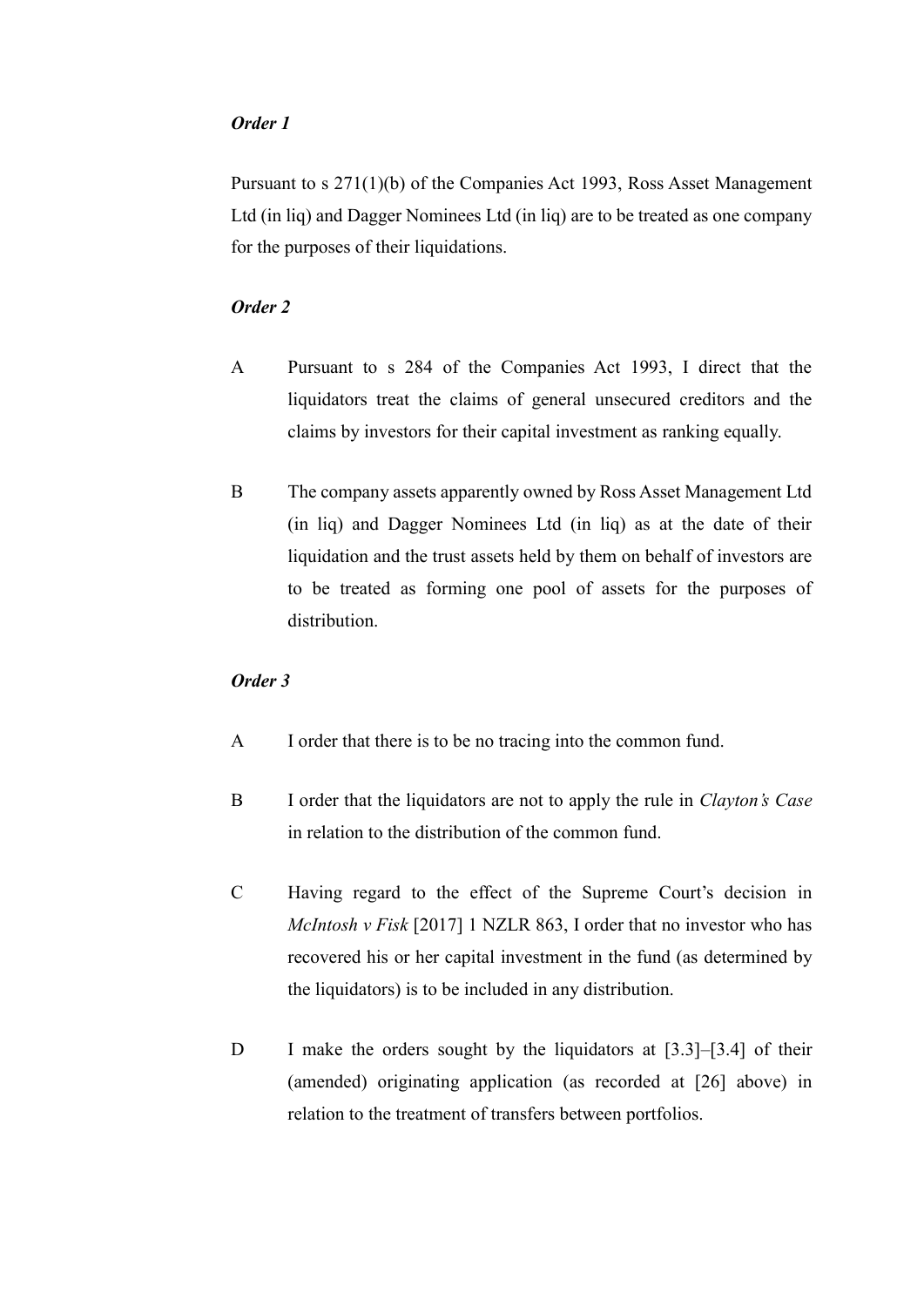- E I order that in approaching the valuation of investors' entitlements the liquidators are to apply the constant dollar approach based on the consumer price index as proposed by them in their (amended) originating application.
- F Pursuant to s 284 of the Companies Act 1993 I order that the liquidators give priority to the payment of claims by general unsecured creditors and claims by investors in respect of their capital investment, and in particular that any other claims by investors for damages are not to be paid unless and until the priority claims are paid in full.

## *Order 4*

I order that the liquidators are to apply the net contribution model for the purposes of distribution of the fund to general unsecured creditors and investors (so that in doing so it is unnecessary to distinguish between company assets and trust assets).

#### *Order 5*

I order that the liquidators' costs are to be paid from the common fund on the basis originally provided for by order of this Court on 17 December 2012. Before concluding the liquidations and finalising their costs the liquidators are to provide the Court with a final report and seek approval of those costs.

#### *Order 6*

The liquidators are to communicate with trade creditors and investors in the manner referred to at [6] of their (amended) originating application.

## *Order 7*

The liquidators are to deal with unclaimed monies in the manner set out at [7] of their (amended) originating application, except that they are to retain and hold in the trust account of PricewaterhouseCoopers or Bell Gully, all